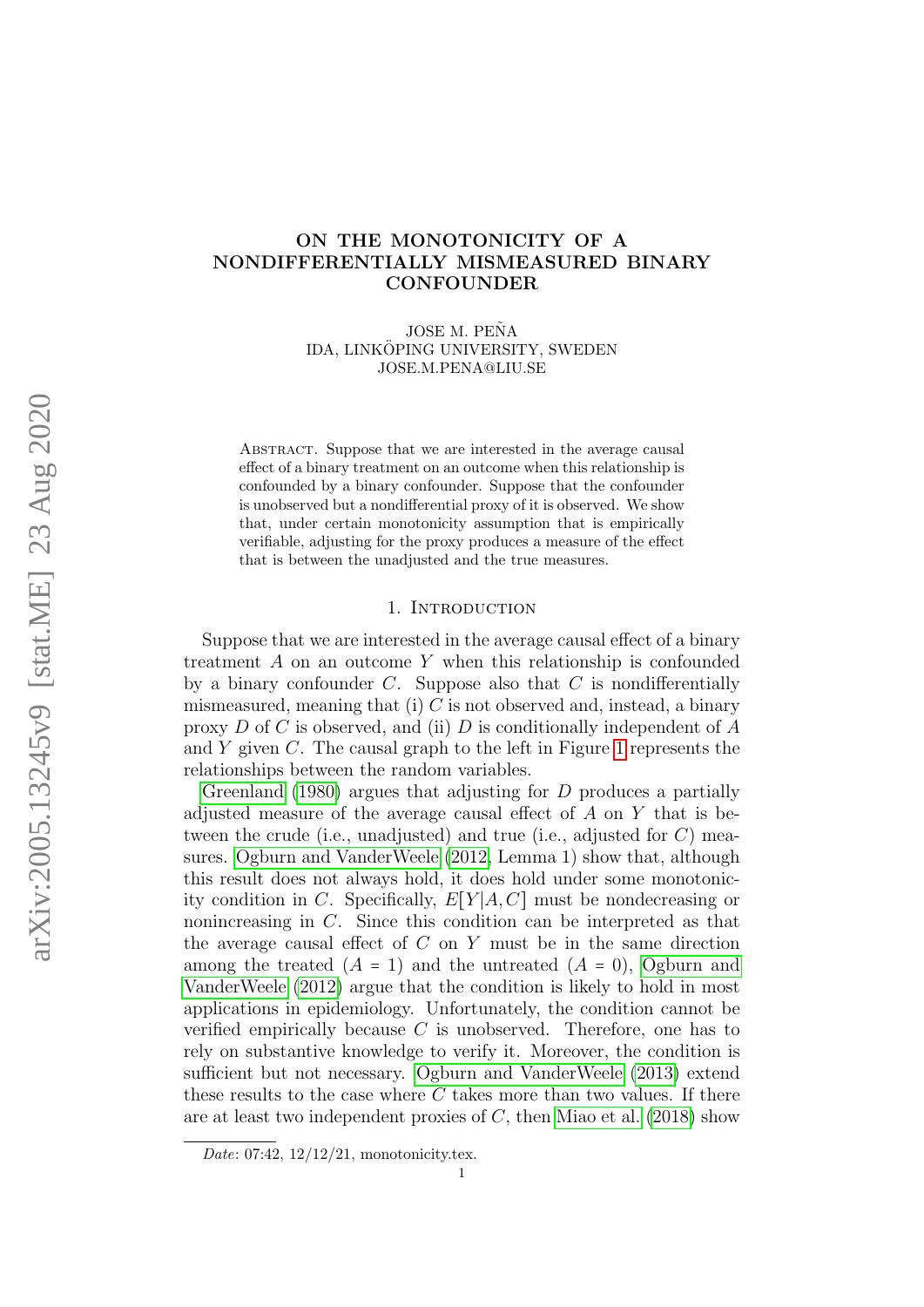

<span id="page-1-0"></span>FIGURE 1. Causal graphs, where  $Y$  is a discrete or continuous random variable, and  $A$ ,  $C$  and  $D$  are binary random variables. Moreover, C is unobserved.

that the causal effect of A on Y can be identified under certain rank condition.

In this paper, we prove that if the monotonicity condition holds in D, then it holds in C as well. Since  $D$  is observed, the monotonicity condition in  $D$  can be verified empirically. Therefore, if no substantive knowledge is available but data are, then combining our result with Lemma 1 by [Ogburn and VanderWeele](#page-18-0) [\(2012\)](#page-18-0) may allow us to conclude that the partially adjusted effect is between the crude and the true ones and, thus, that the partially adjusted effect is a better approximation to the true effect than the crude one. We also report experiments showing that most random parameterizations of the causal graph to the left in Figure [1](#page-1-0) result in a partially adjusted effect that lies between the crude and the true ones, although only half of them satisfy the monotonicity condition in D. This confirms that the condition is sufficient but not necessary. This result should be interpreted with caution because, in fields like epidemiology, one is not typically concerned with a random parameterization but, rather, with one carefully engineered by evolution. We provide a partial answer to this question by characterizing a nonmonotonic case (albeit empirically untestable) where the partially adjusted effect still lies between the crude and the true ones. Finally, we also prove that if the monotonicity condition holds in  $D$ , then it also holds in  $C$  when  $D$  is a driver of  $C$  rather than a proxy, i.e.  $D$ causes C. We illustrate the relevance of this result with an example on transportability of causal inference across populations.

The rest of the paper is organized as follows. Sections [2](#page-1-1) and [3](#page-12-0) present our results when  $D$  is a proxy and a driver of  $C$ , respectively. Section [4](#page-17-2) closes with some discussion.

#### 2. On a Proxy of the Confounder

<span id="page-1-1"></span>Consider the causal graph to the left in Figure [1,](#page-1-0) where  $Y$  is a discrete or continuous random variable, and  $A, C$  and  $D$  are binary random variables. The graph entails the following factorization:

<span id="page-1-2"></span>
$$
p(A, C, D, Y) = p(C)p(D|C)p(A|C)p(Y|A, C).
$$
 (1)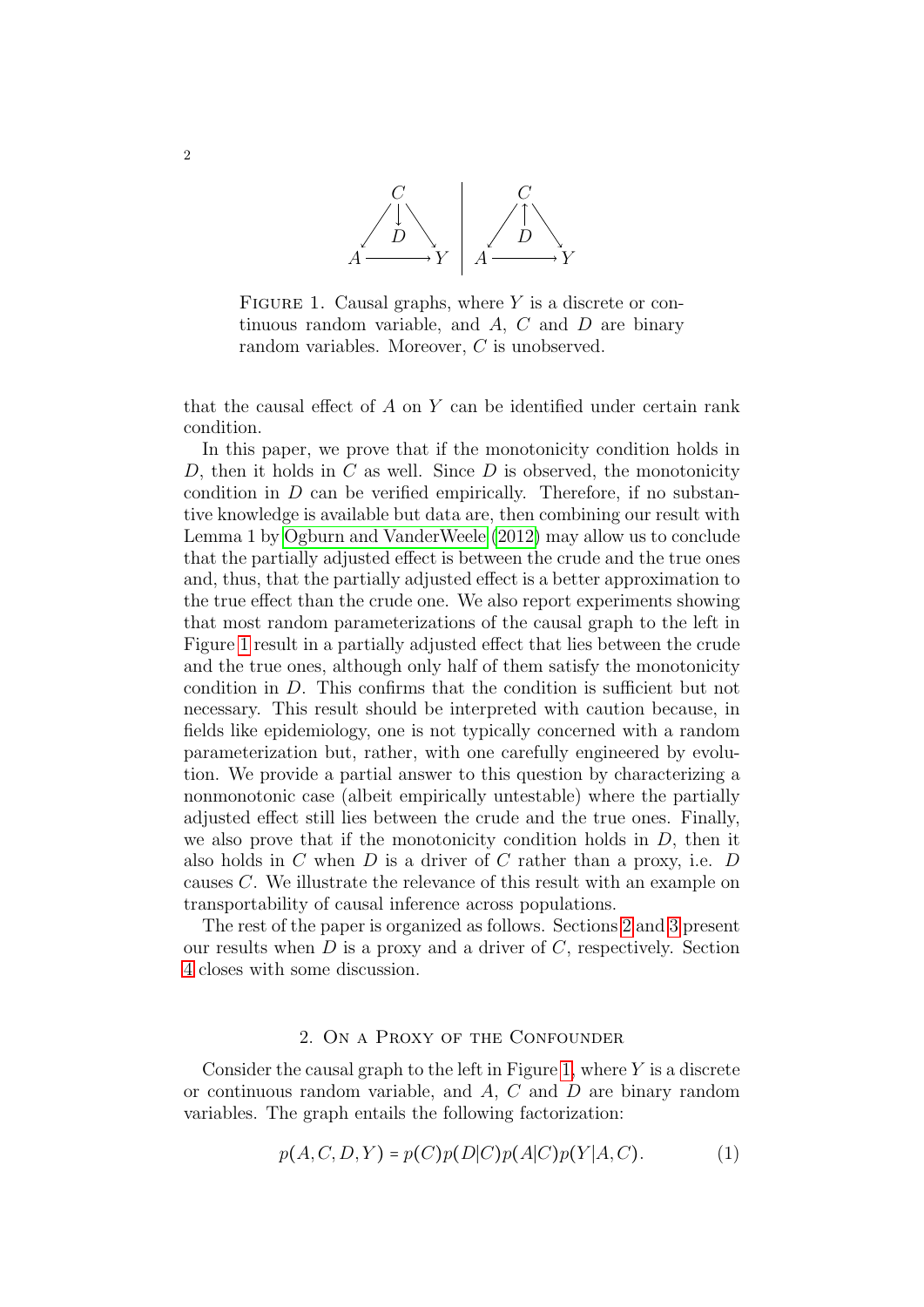Let A take values a and  $\overline{a}$ , and similarly for C and D. Let A, D and Y be observed and let C be unobserved. Let  $Y_a$  and  $Y_{\overline{a}}$  denote the counterfactual outcomes under treatments  $A = a$  and  $A = \overline{a}$ , respectively. The average causal effect of A on Y or true risk difference  $(RD_{true})$ is defined as  $RD_{true} = E[Y_a] - E[Y_{\overline{a}}]$ . It can be rewritten as follows [\(Pearl, 2009,](#page-18-2) Theorem 3.3.2):

$$
RD_{true} = E[Y|a,c]p(c) + E[Y|a,\overline{c}]p(\overline{c}) - E[Y|\overline{a},c]p(c) - E[Y|\overline{a},\overline{c}]p(\overline{c}).
$$

Since C is unobserved,  $RD_{true}$  cannot be computed. It can be approximated by the unadjusted average causal effect or crude risk difference  $(RD_{crude})$ :

$$
RD_{crude} = E[Y|a] - E[Y|\overline{a}]
$$

and by the partially adjusted average causal effect or observed risk difference  $(RD<sub>obs</sub>)$ :

$$
RD_{obs} = E[Y|a,d]p(d) + E[Y|a,\overline{d}]p(\overline{d}) - E[Y|\overline{a},d]p(d) - E[Y|\overline{a},\overline{d}]p(\overline{d}).
$$
  
We see that  $E[Y|A, D]$  is nondecreasing in D if.

We say that  $E[Y|A, D]$  is nondecreasing in D if

<span id="page-2-0"></span>
$$
E[Y|a,d] \ge E[Y|a,\overline{d}] \text{ and } E[Y|\overline{a},d] \ge E[Y|\overline{a},\overline{d}].
$$
 (2)

Likewise,  $E[Y|A, D]$  is nonincreasing in D if

<span id="page-2-1"></span> $E[Y|a, d] \le E[Y|a, \overline{d}]$  and  $E[Y|\overline{a}, d] \le E[Y|\overline{a}, \overline{d}]$ . (3)

Moreover,  $E[Y|A, D]$  is monotone in D if it is nondecreasing or nonincreasing in D. [Ogburn and VanderWeele](#page-18-0) [\(2012,](#page-18-0) Lemma 1) show that if  $E[Y|A, C]$  is monotone in C, then  $E[Y|A, D]$  is monotone in D. The following theorem proves the converse result. The relevance of this result is as follows. [Ogburn and VanderWeele](#page-18-0) [\(2012,](#page-18-0) Result 1) show that if  $E[Y|A, C]$  is monotone in C, then  $RD_{obs}$  lies between  $RD_{true}$  and  $RD_{crude}$ . The antecedent of this rule cannot be verified empirically, because  $C$  is unobserved. Therefore, one must rely on substantive knowledge to apply the rule. The following theorem implies that, luckily, the rule also holds for  $D$  and, thus, that the antecedent can be verified empirically.

<span id="page-2-4"></span>Theorem 1. Consider the causal graph to the left in Figure [1.](#page-1-0) If  $E[Y|A, D]$  is monotone in D, then  $E[Y|A, C]$  is monotone in C.

*Proof.* Assume to the contrary that  $E[Y|A, C]$  is not monotone in C, i.e.

<span id="page-2-2"></span>
$$
E[Y|a,c] \le E[Y|a,\overline{c}] \text{ and } E[Y|\overline{a},c] \ge E[Y|\overline{a},\overline{c}]
$$
 (4)

or

<span id="page-2-3"></span>
$$
E[Y|a,c] \ge E[Y|a,\overline{c}] \text{ and } E[Y|\overline{a},c] \le E[Y|\overline{a},\overline{c}].
$$
 (5)

This gives four cases to consider: Whether Equation [2](#page-2-0) or [3](#page-2-1) holds, and whether Equation [4](#page-2-2) or [5](#page-2-3) holds. Hereinafter, we focus on the first case. The other cases are similar.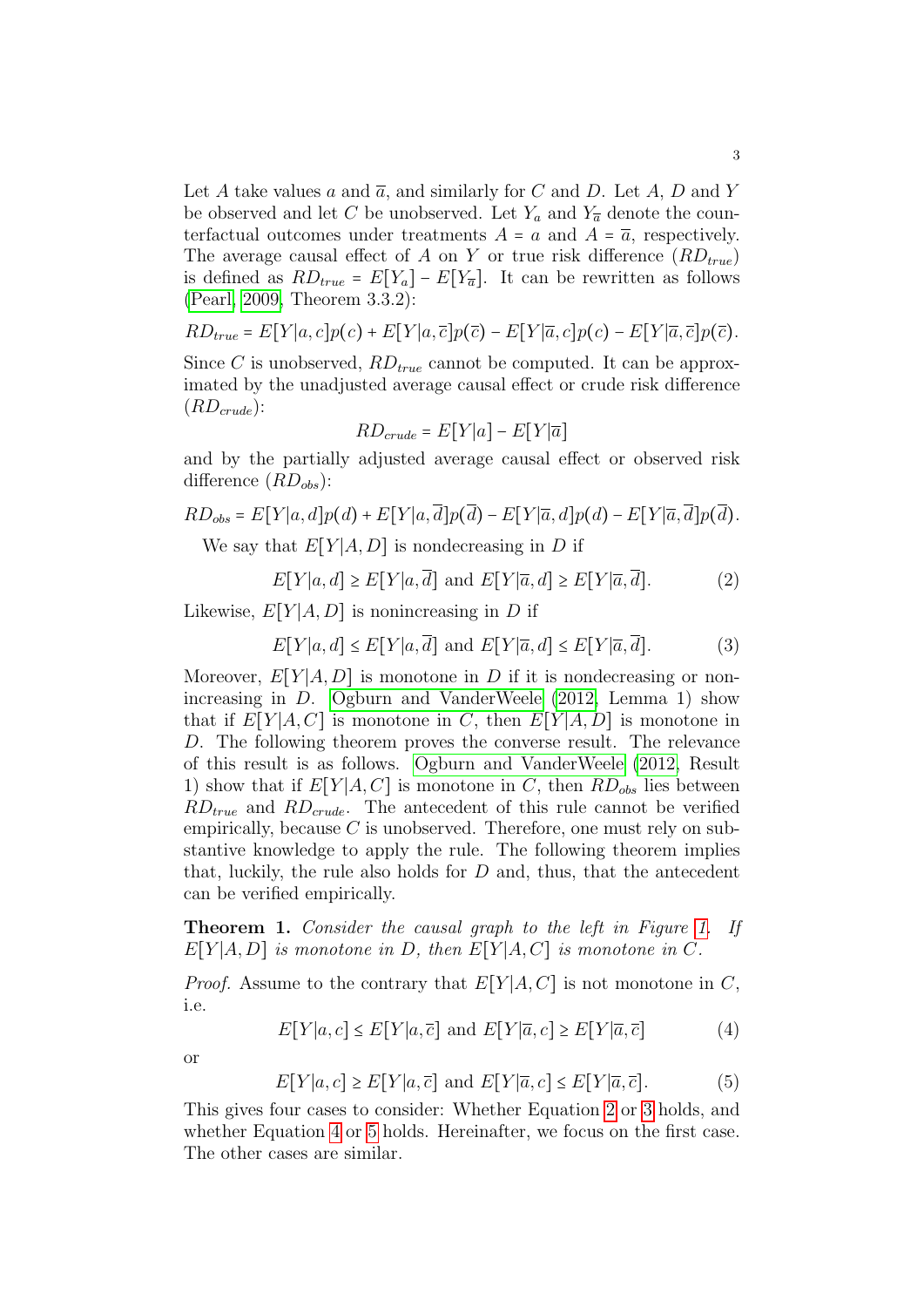Assume that Equations [2](#page-2-0) and [4](#page-2-2) hold. We show next that the first inequalities in Equations [2](#page-2-0) and [4](#page-2-2) imply that  $p(c|a, d) \leq p(c|a, \overline{d})$ . Specifically,

$$
E[Y|a,d] \ge E[Y|a,\overline{d}]
$$
  
\n
$$
E[Y|a,d,c]p(c|a,d) + E[Y|a,d,\overline{c}]p(\overline{c}|a,d) \ge
$$
  
\n
$$
E[Y|a,\overline{d},c]p(c|a,\overline{d}) + E[Y|a,\overline{d},\overline{c}]p(\overline{c}|a,\overline{d})
$$
  
\n
$$
E[Y|a,c]p(c|a,d) + E[Y|a,\overline{c}]p(\overline{c}|a,d) \ge
$$
  
\n
$$
E[Y|a,c]p(c|a,\overline{d}) + E[Y|a,\overline{c}]p(\overline{c}|a,\overline{d})
$$

because  $Y$  is conditionally independent of  $D$  given  $A$  and  $C$  due to the causal graph under consideration and, thus,

$$
E[Y|a, c]p(c|a, d) + E[Y|a, \overline{c}](1 - p(c|a, d)) \ge
$$
  
\n
$$
E[Y|a, c]p(c|a, \overline{d}) + E[Y|a, \overline{c}](1 - p(c|a, \overline{d}))
$$
  
\n
$$
(E[Y|a, c] - E[Y|a, \overline{c}])p(c|a, d) \ge
$$
  
\n
$$
(E[Y|a, c] - E[Y|a, \overline{c}])p(c|a, \overline{d})
$$
  
\n
$$
p(c|a, d) \le p(c|a, \overline{d})
$$

because  $E[Y|a, c] \leq E[Y|a, \overline{c}]$  by Equation [4.](#page-2-2) Furthermore,

$$
p(c|a,d) = \frac{p(a,d|c)p(c)}{p(a,d|c)p(c) + p(a,d|\overline{c})p(\overline{c})} = \frac{1}{1 + \exp(-\delta(a,d))} = \sigma(\delta(a,d))
$$

where

$$
\delta(a,d) = \ln \frac{p(a,d|c)p(c)}{p(a,d|\overline{c})p(\overline{c})}
$$

is known as the log odds, and  $\sigma()$  is known as the logistic sigmoid function [\(Bishop, 2006,](#page-17-3) Section 4.2). Note that  $\sigma()$  is an increasing function. Then,

$$
p(c|a, d) \le p(c|a, d)
$$

$$
\delta(a, d) \le \delta(a, \overline{d})
$$

$$
\ln p(a|c) + \ln p(d|c) + \ln p(c) -
$$

$$
\ln p(a|\overline{c}) - \ln p(d|\overline{c}) - \ln p(\overline{c}) \le
$$

$$
\ln p(a|c) + \ln p(\overline{d}|c) + \ln p(c) -
$$

$$
\ln p(a|\overline{c}) - \ln p(\overline{d}|\overline{c}) - \ln p(\overline{c})
$$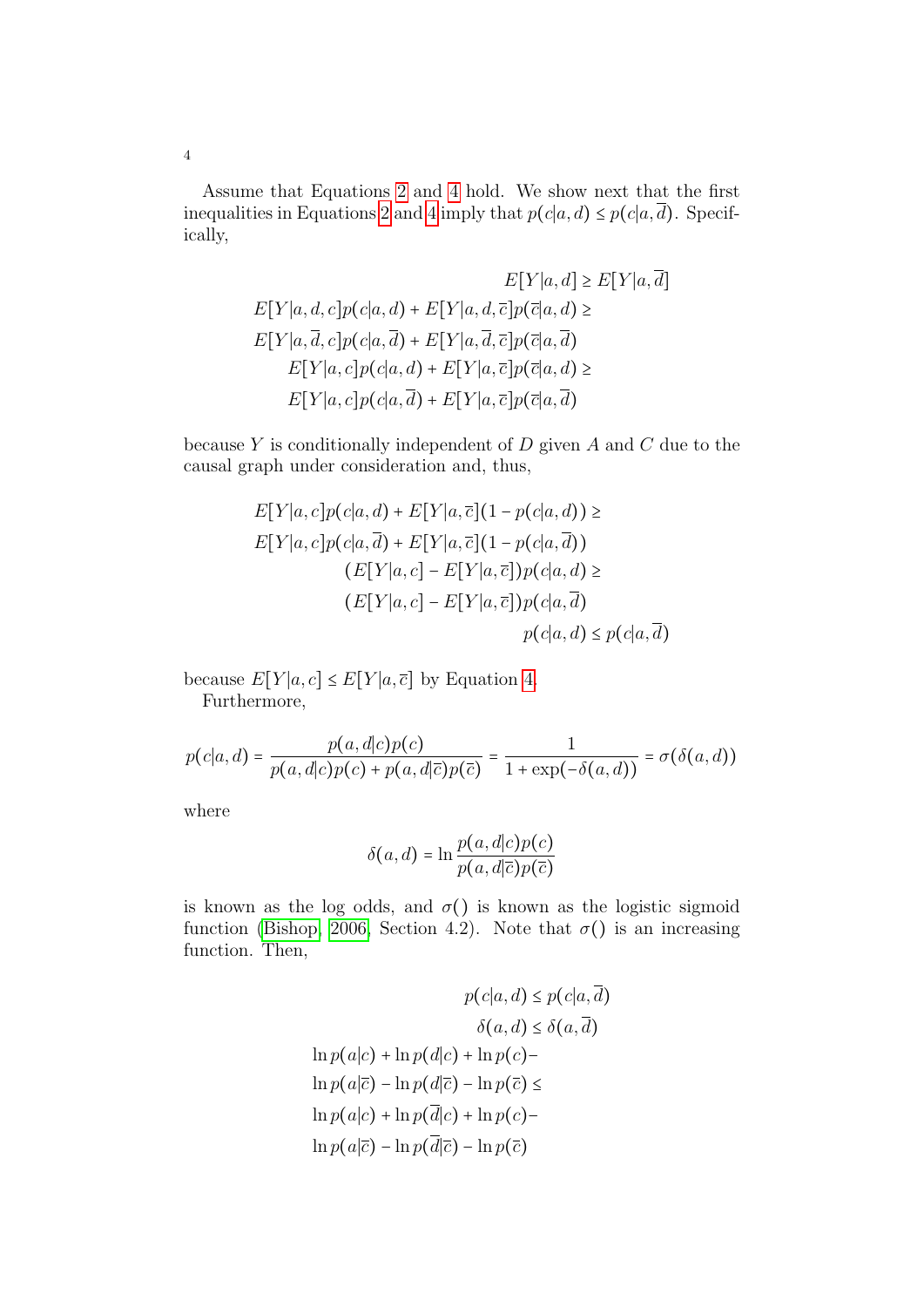<span id="page-4-2"></span>Table 1. Results of 10000 random parameterizations of the causal graph to the left in Figure [1.](#page-1-0)

| In-between |                |      | Nondec. in $D \mid$ Noninc. in $D \mid$ Neither |  |
|------------|----------------|------|-------------------------------------------------|--|
| 2430       | Nondec. in $C$ | 1175 | 1255                                            |  |
| 2461       | Noninc. in $C$ | 1225 | 1236                                            |  |
| 4460       | Neither        |      |                                                 |  |

because  $A$  is conditionally independent of  $D$  given  $C$  due to the causal graph under consideration and, thus,

$$
\ln p(d|c) - \ln p(d|\overline{c}) \le \ln p(\overline{d}|c) - \ln p(\overline{d}|\overline{c})
$$

$$
\ln \frac{p(d|c)}{p(d|\overline{c})} \le \ln \frac{p(\overline{d}|c)}{p(\overline{d}|\overline{c})}
$$

$$
\frac{p(d|c)}{p(d|\overline{c})} \le \frac{p(\overline{d}|c)}{p(\overline{d}|\overline{c})}.
$$
(6)

Likewise, the second inequalities in Equations [2](#page-2-0) and [4](#page-2-2) imply that  $p(c|\overline{a}, d) \geq p(c|\overline{a}, d)$ , which implies that

<span id="page-4-0"></span>
$$
\frac{p(d|c)}{p(d|\overline{c})} \ge \frac{p(\overline{d}|c)}{p(\overline{d}|\overline{c})}
$$

which contradicts Equation [6](#page-4-0) unless equality holds. However, equality only occurs if  $p(d|c) = p(d|\overline{c})$ , which implies that C and D are independent and, thus, that  $D$  is not a mismeasured confounder.  $\Box$ 

<span id="page-4-3"></span>Corollary 2. Consider the causal graph to the left in Figure [1.](#page-1-0) If  $E[Y|A, D]$  is monotone in D, then  $RD_{obs}$  lies between  $RD_{true}$  and  $RD_{crude}.$ 

Proof. The result follows directly from Theorem [1](#page-2-4) and [Ogburn and](#page-18-0) [VanderWeele](#page-18-0) [\(2012,](#page-18-0) Result 1).

2.1. Experiments. In this section, we report some experiments that shed additional light on the relationships between the various risk differences. Specifically, we randomly parameterized 10000 times the causal graph to the left in Figure [1](#page-1-0) by parameterizing the terms in the right-hand side of Equation [1](#page-1-2) with parameter values drawn from a uniform distribution.<sup>[1](#page-4-1)</sup> For each parameterization, we then computed  $RD_{true}$ ,  $RD_{obs}$  and  $RD_{crude}$ . The results are reported in Table [1.](#page-4-2) Of the 10000 runs, 4891 were monotone in C and also in D, as expected from [Ogburn and VanderWeele](#page-18-0) [\(2012,](#page-18-0) Lemma 1). There were no other runs that were monotone in D, as expected from Theorem [1.](#page-2-4) In all these 4891 runs,  $RD_{obs}$  was between  $RD_{true}$  and  $RD_{crude}$ , as expected from Corollary [2](#page-4-3) and [Ogburn and VanderWeele](#page-18-0) [\(2012,](#page-18-0) Result 1). It

<span id="page-4-1"></span> $1$ Code available at https://www.dropbox.com/s/pa8y2sausib6hcn/monotonicity.R?dl=0.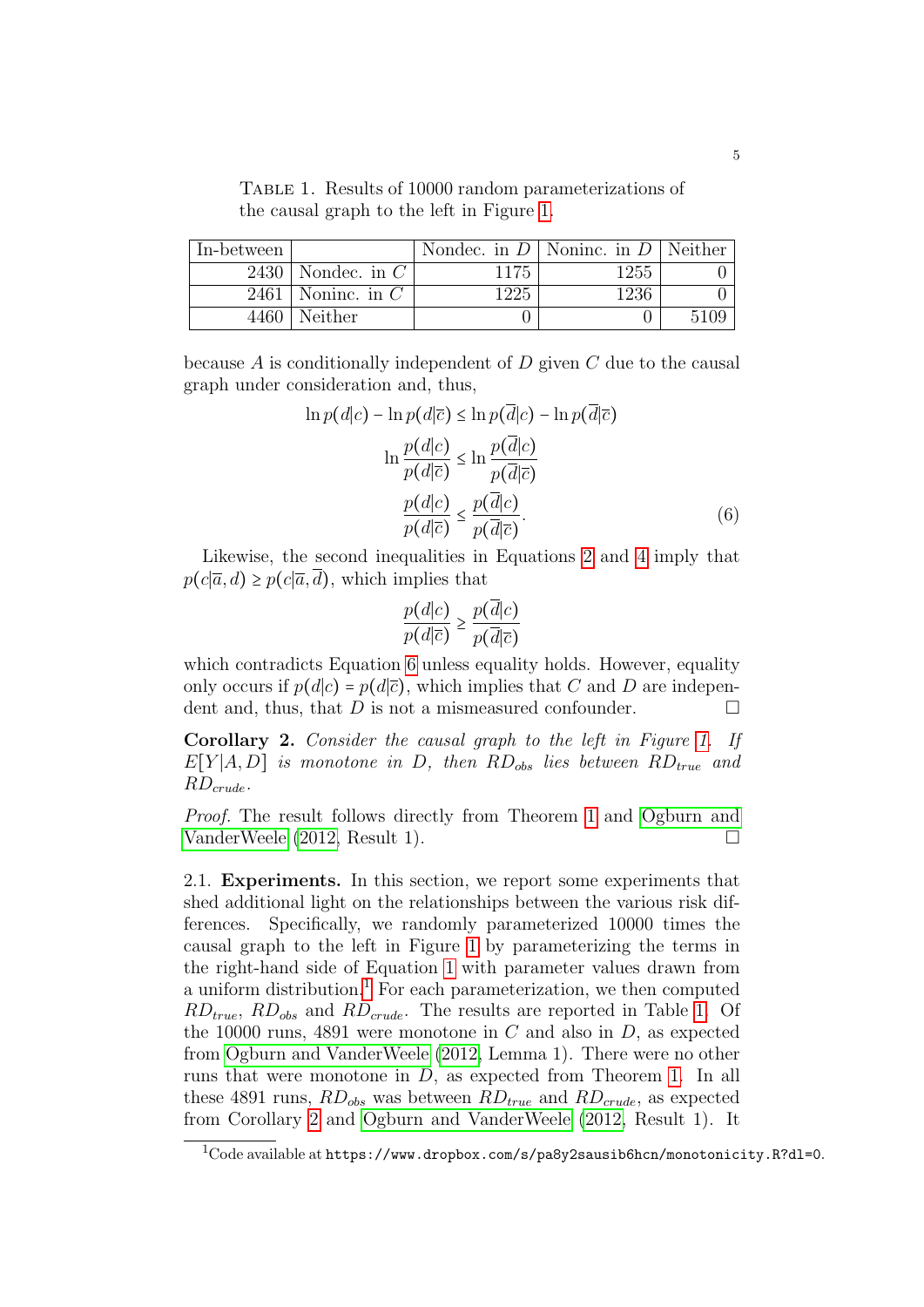

<span id="page-5-0"></span>FIGURE 2. (tl) Histogram of interval length. (tr) Distance between  $RD_{obs}$  and  $RD_{true}$  relative to interval length. (bl) Zoom of previous plot. (br) Distance between  $RD_{obs}$  and  $RD_{true}$  relative to interval length, as a function of correlation between C and D when measured by Youden index.

is also worth noticing from the table that the 10000 runs are rather evenly distributed among the different entries. Finally, 4460 of the 5109 runs where the monotonicity assumption did not hold still resulted in that  $RD_{obs}$  was between  $RD_{true}$  and  $RD_{crude}$ . In other words, although half of the runs violated the monotonicity assumption, few of them resulted in  $RD_{obs}$  being outside the range of  $RD_{true}$  and  $RD_{crude}$ . In total,  $RD_{obs}$  was between  $RD_{true}$  and  $RD_{crude}$  in 94 % of the runs. Therefore,  $RD_{obs}$  was a better approximation to  $RD_{true}$  than  $RD_{crude}$ in most of the runs. We investigate further this question in the next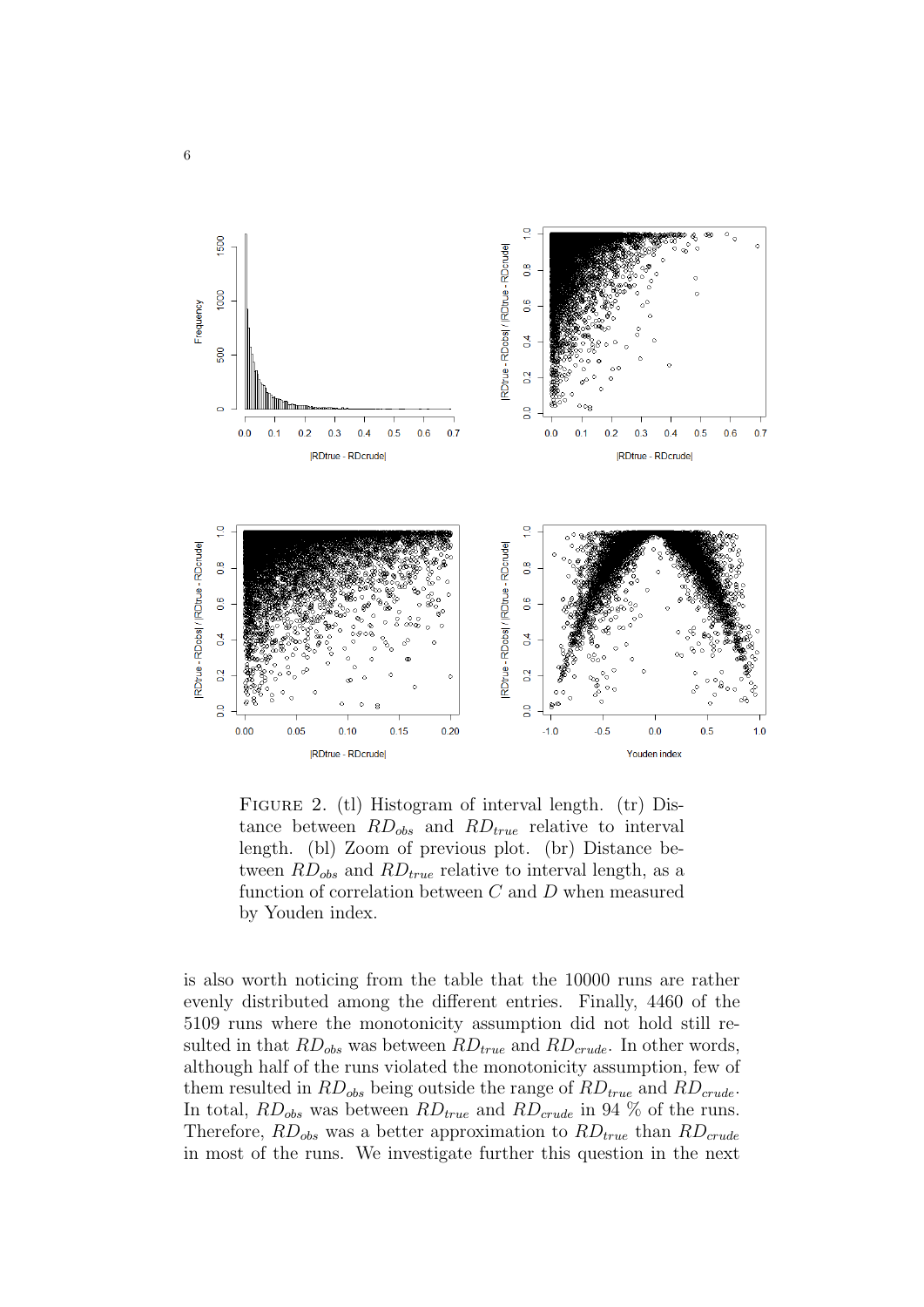section, where we characterize a nonmonotonic case where  $RD_{obs}$  still lies between  $RD_{true}$  and  $RD_{crude}$ .

The plots in Figure [2](#page-5-0) show some additional descriptive statistics for the runs where  $RD_{obs}$  belonged to the interval between  $RD_{true}$  and  $RD_{crude}$ . The top left plot shows that most intervals were quite small and, thus, that  $RD_{obs}$  was a good approximation to  $RD_{true}$  in most cases. However, the top right plot shows that  $RD_{obs}$  was typically closer to  $RD_{crude}$  than to  $RD_{true}$ . The bottom left plot is a zoom of the previous plot at the smallest intervals. Finally, the bottom right plot shows that the lower the correlation between C and D when measured by the Youden index, the closer  $RD_{obs}$  was to  $RD_{crude}$ . In summary,  $RD_{obs}$  seems to be a good approximation to  $RD_{true}$ , but it seems to be biased towards  $RD_{crude}$ . This is a problem when the interval between  $RD_{crude}$  and  $RD_{true}$  is large. However, the length of the interval is unknown in practice, and we doubt substantive knowledge may provide hints on it. The bias seems to decrease with increasing correlation between  $C$  and  $D$ . Although this correlation is unknown in practice, substantive knowledge may give hints on it.

2.2. Nonmonotonicity. Consider the causal graph to the left in Fig-ure [1.](#page-1-0) This section characterizes a case where  $E[Y|A, C]$  is not monotone in C and, thus,  $E[Y|A, D]$  is not monotone in D by Theorem [1,](#page-2-4) and yet  $RD_{obs}$  lies between  $RD_{true}$  and  $RD_{crude}$ . Specifically, let A, D and Y represent three diseases, and C a risk factor for the three of them. Suppose that suffering A affects the risk of suffering  $Y$ . Suppose that half of the population is exposed to the risk factor  $C$ , i.e.  $p(c) = 0.5$ . Suppose also that the exposure to C affects the risk of suffering A and D as  $p(a|c) = p(\overline{a}|\overline{c}) = p(d|c) = p(\overline{d}|\overline{c}) \ge 0.5$ . Finally, suppose that  $E[Y|a, c] - E[Y|a, \overline{c}] \ge 0$  and  $E[Y|\overline{a}, \overline{c}] - E[Y|\overline{a}, c] \ge 0$ . In other words, the exposure to C increases the average severity of the disease Y for the individuals suffering the disease  $A$ , while it decreases the severity for the rest. Therefore, the monotonicity assumption does hold. However, under the additional assumption that  $E[Y|a, c] - E[Y|a, \bar{c}] \geq E[Y|\bar{a}, \bar{c}] - E[Y|\bar{a}, c]$ , we can still conclude that  $RD_{obs}$  lies between  $RD_{true}$  and  $RD_{crude}$ . Note that one has to rely on substantive knowledge to verify the conditions in the characterization, because C is unobserved. The following theorems formalize this result.

<span id="page-6-0"></span>**Theorem 3.** Consider the causal graph to the left in Figure [1.](#page-1-0) Let  $p(c) = 0.5$  and  $p(a|c) = p(\overline{a}|\overline{c}) = p(d|c) = p(d|\overline{c}) \ge 0.5$ . If  $E[Y|a, c]$  $E[Y|a,\overline{c}] \geq E[Y|\overline{a},\overline{c}] - E[Y|\overline{a},c] \geq 0$ , then  $RD_{crude} \geq RD_{obs} \geq RD_{true}$ .

Proof. We start by proving some auxiliary facts.

Fact 1. Recall from the proof of Theorem [1](#page-2-4) that

$$
p(c|a, d) = \sigma\left(\ln \frac{p(a, d|c)p(c)}{p(a, d|\overline{c})p(\overline{c})}\right) = \sigma\left(\ln \frac{p(a|c)p(d|c)}{p(a|\overline{c})p(d|\overline{c})}\right)
$$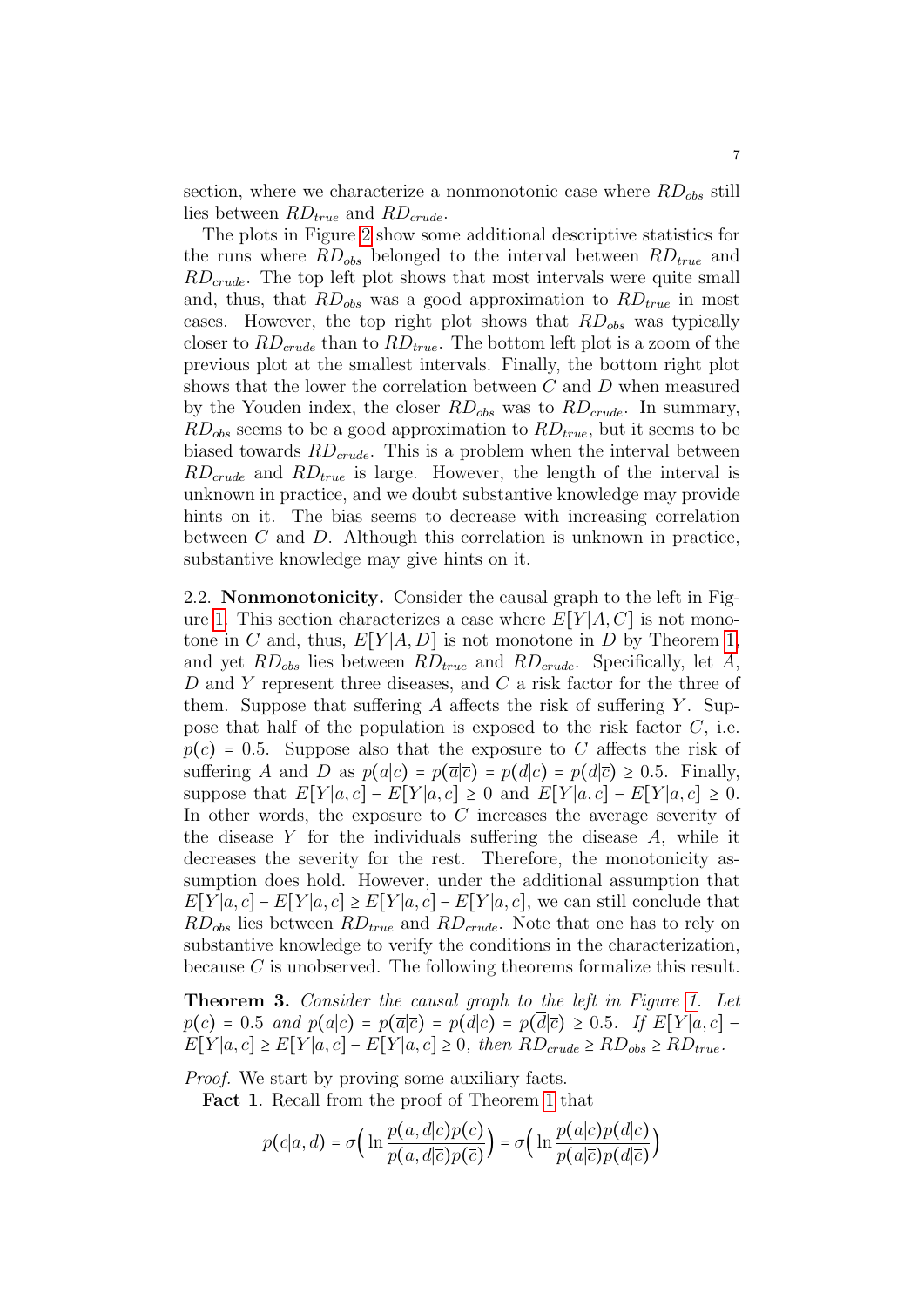where the last equality follows from the assumption that  $p(c) = 0.5$ , and the fact that A and D are conditionally independent given  $C$  due to the causal graph under consideration. Note that the previous equation implies that  $p(c|a, d) = p(\overline{c}|\overline{a}, d) \ge 0.5$  and  $p(c|\overline{a}, d) = p(c|a, d) = 0.5$ , due to the assumption that  $p(a|c) = p(\overline{a}|\overline{c}) = p(d|c) = p(\overline{d}|\overline{c}) \ge 0.5$ .

Fact 2. Note that

$$
E[Y|a,d] - E[Y|a,\overline{d}] = E[Y|a,c,d]p(c|a,d) + E[Y|a,\overline{c},d]p(\overline{c}|a,d) - E[Y|a,c,\overline{d}]p(c|a,\overline{d}) - E[Y|a,\overline{c},\overline{d}]p(\overline{c}|a,\overline{d}) = E[Y|a,c](p(c|a,d) - 0.5) + E[Y|a,\overline{c}](p(\overline{c}|a,d) - 0.5) = E[Y|a,c](p(c|a,d) - 0.5) - E[Y|a,\overline{c}](p(c|a,d) - 0.5)
$$

where the second equality follows from the fact that  $Y$  and  $D$  are conditionally independent given  $A$  and  $C$  due to the causal graph under consideration, and the fact that  $p(c|\overline{a}, d) = p(c|a, \overline{d}) = 0.5$  by Fact 1. Likewise,

$$
E[Y|\overline{a}, \overline{d}] - E[Y|\overline{a}, d] = E[Y|\overline{a}, c, \overline{d}]p(c|\overline{a}, \overline{d}) + E[Y|\overline{a}, \overline{c}, \overline{d}]p(\overline{c}|\overline{a}, \overline{d})
$$
  
\n
$$
- E[Y|\overline{a}, c, d]p(c|\overline{a}, d) - E[Y|\overline{a}, \overline{c}, d]p(\overline{c}|\overline{a}, d)
$$
  
\n
$$
= E[Y|\overline{a}, c](p(c|\overline{a}, \overline{d}) - 0.5) + E[Y|\overline{a}, \overline{c}](p(\overline{c}|\overline{a}, \overline{d}) - 0.5)
$$
  
\n
$$
= -E[Y|\overline{a}, c](p(c|a, d) - 0.5) + E[Y|\overline{a}, \overline{c}](p(c|a, d) - 0.5)
$$

since  $p(c|a, d) = p(\overline{c}|\overline{a}, \overline{d})$  by Fact 1. Then, the assumption that  $E[Y|a, c]$ –  $E[Y|a,\overline{c}] \geq E[Y|\overline{a},\overline{c}] - E[Y|\overline{a},c] \geq 0$  together with the fact that  $p(c|a,d) \geq$ 0.5 by Fact 1 imply that  $E[Y|a, d] - E[Y|a, \overline{d}] \geq E[Y|\overline{a}, \overline{d}] - E[Y|\overline{a}, d] \geq$ 0.

Fact 3. Note that

$$
p(d) = p(d|c)p(c) + p(d|\overline{c})p(\overline{c}) = p(\overline{d}|\overline{c})p(\overline{c}) + p(\overline{d}|c)p(c) = p(\overline{d})
$$

by the assumptions that  $p(c) = 0.5$  and  $p(d|c) = p(d|\overline{c})$ . Then,  $p(d) = 0.5$ and, thus,  $p(c|d) = p(d|c) = p(d|\overline{c}) = p(\overline{c}|d)$ . Likewise,  $p(a) = 0.5$  and  $p(d|a) = p(a|d) = p(\overline{a}|\overline{d}) = p(\overline{d}|\overline{a})$ . Note also that

$$
p(\overline{a}|d) = p(\overline{a}|c,d)p(c|d) + p(\overline{a}|\overline{c},d)p(\overline{c}|d) = p(\overline{a}|c)p(c|d) + p(a|c)p(\overline{c}|d)
$$

since  $A$  and  $D$  are conditionally independent given  $C$  due to the causal graph under consideration, and  $p(a|c) = p(\overline{a}|\overline{c})$  by assumption. Moreover, the previous equation can be rewritten as

$$
p(\overline{a}|d) = 2p(a|c)(1 - p(a|c))
$$

because  $p(d|c) = p(c|d)$  as shown above, whereas  $p(a|c) = p(d|c)$  by assumption. The last equation implies that  $p(\overline{a}|d) \neq 0.5$ . To see it, rewrite the last equation as the function  $f(x) = 2x(1-x)$ . By inspecting the first and second derivatives, we can conclude that  $f(x)$  has a single maximum at  $x = 0.5$  with value 0.5. That  $p(\overline{a}|d) \ge 0.5$  implies that  $p(d|a) = p(a|d) \ge 0.5$ .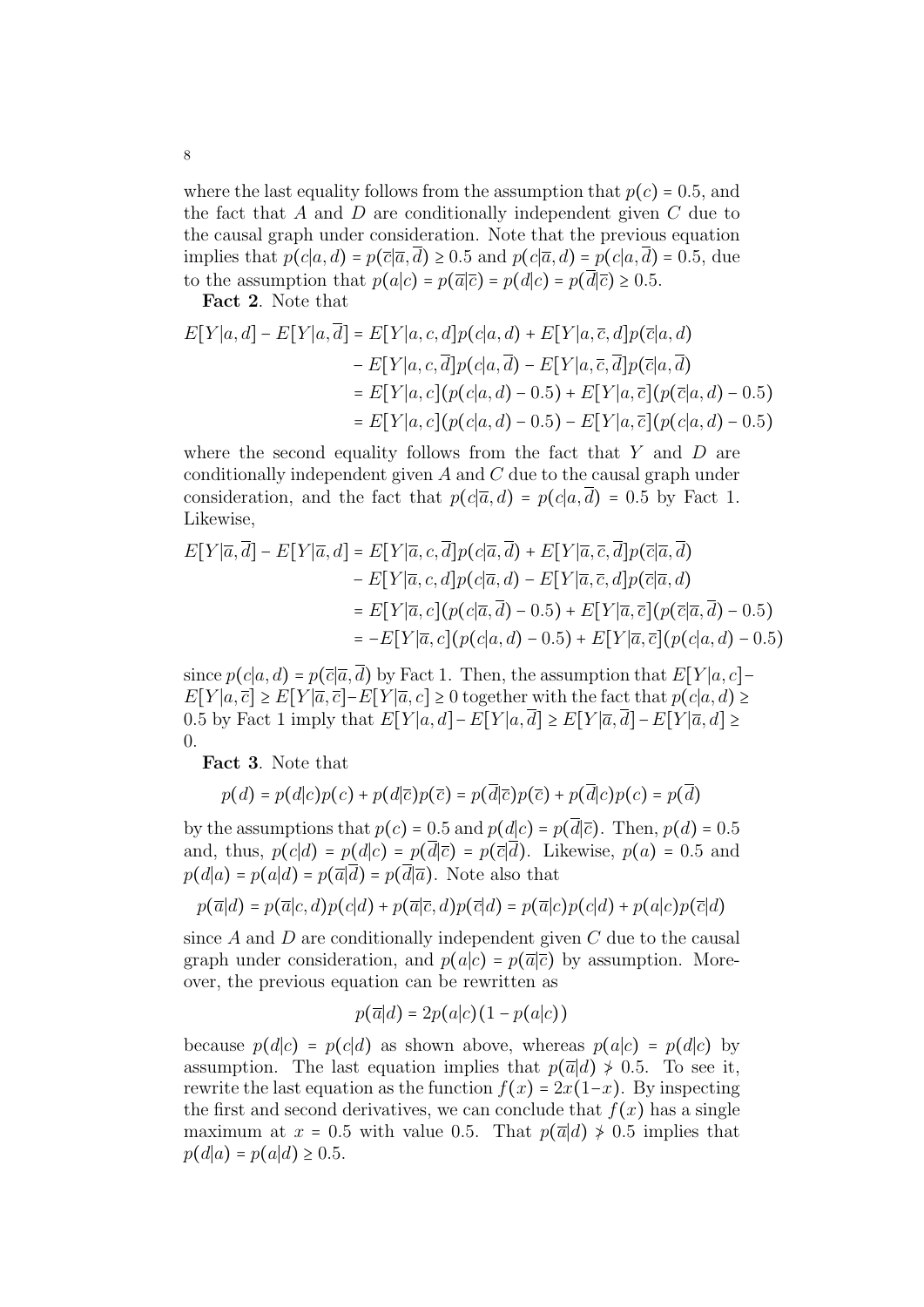We now prove the theorem. Note that the assumption that  $p(c) = 0.5$ implies that

<span id="page-8-0"></span>
$$
RD_{true} = (E[Y|a,c] + E[Y|a,\overline{c}] - E[Y|\overline{a},c] - E[Y|\overline{a},\overline{c}])/2.
$$
 (7)

Note also that  $p(d) = 0.5$  by Fact 3 and, thus,

<span id="page-8-1"></span>
$$
RD_{obs} = (E[Y|a,d] + E[Y|a,\overline{d}] - E[Y|\overline{a},d] - E[Y|\overline{a},\overline{d}])/2
$$
\n
$$
= (E[Y|a,c,d]p(c|a,d) + E[Y|a,\overline{c},d]p(\overline{c}|a,d)
$$
\n
$$
+ E[Y|a,c,\overline{d}]p(c|a,\overline{d}) + E[Y|a,\overline{c},\overline{d}]p(\overline{c}|a,\overline{d})
$$
\n
$$
- E[Y|\overline{a},c,d]p(c|\overline{a},d) - E[Y|\overline{a},\overline{c},d]p(\overline{c}|\overline{a},d)
$$
\n
$$
- E[Y|\overline{a},c,\overline{d}]p(c|\overline{a},\overline{d}) - E[Y|\overline{a},\overline{c},\overline{d}]p(\overline{c}|\overline{a},\overline{d}))/2
$$
\n
$$
= (E[Y|a,c](p(c|a,d) + p(c|a,\overline{d}))
$$
\n
$$
+ E[Y|a,\overline{c}](p(\overline{c}|a,d) + p(\overline{c}|a,\overline{d}))
$$
\n
$$
- E[Y|\overline{a},c](p(c|\overline{a},d) + p(c|\overline{a},\overline{d}))
$$
\n
$$
- E[Y|\overline{a},c](p(\overline{c}|\overline{a},d) + p(c|\overline{a},\overline{d})))
$$

since  $Y$  and  $D$  are conditionally independent given  $A$  and  $C$  due to the causal graph under consideration. Note that  $p(c|a, d) = p(\bar{c}|\bar{a}, \bar{d})$  and  $p(c|\overline{a}, d) = p(c|a, d) = 0.5$  by Fact 1. Then, the previous equation can be rewritten as follows with  $\alpha = p(c|a, d) - 0.5$ :

$$
RD_{obs} = (E[Y|a, c](p(c|a, d) + 0.5) + E[Y|a, \overline{c}](p(\overline{c}|a, d) + 0.5) - E[Y|\overline{a}, c](0.5 + p(\overline{c}|a, d)) - E[Y|\overline{a}, \overline{c}](0.5 + p(c|a, d))) / 2 = (E[Y|a, c](1 + \alpha) + E[Y|a, \overline{c}](1 - \alpha) - E[Y|\overline{a}, c](1 - \alpha) - E[Y|\overline{a}, \overline{c}](1 + \alpha)) / 2 = (E[Y|a, c] + E[Y|a, \overline{c}] - E[Y|\overline{a}, c] - E[Y|\overline{a}, \overline{c}]) / 2 + (E[Y|a, c]\alpha - E[Y|a, \overline{c}]\alpha + E[Y|\overline{a}, c]\alpha - E[Y|\overline{a}, \overline{c}]\alpha) / 2 \ge R D_{true}
$$

by Equation [7](#page-8-0) and the fact that the term in penultimate line above is nonnegative. The latter follows from the assumption that  $E[Y|a, c]$  –  $E[Y|a,\overline{c}] \geq E[Y|\overline{a},\overline{c}] - E[Y|\overline{a},c] \geq 0$ , and the fact that  $\alpha = p(c|a,d) 0.5 \geq 0$  by Fact 1.

Having proven that  $RD_{obs} \geq RD_{true}$ , it only remains to prove that  $RD_{crude} \geq RD_{obs}$ . Let  $\beta = p(d|a) - 0.5$ . Note that  $p(d|a) = p(\overline{d}|\overline{a})$  by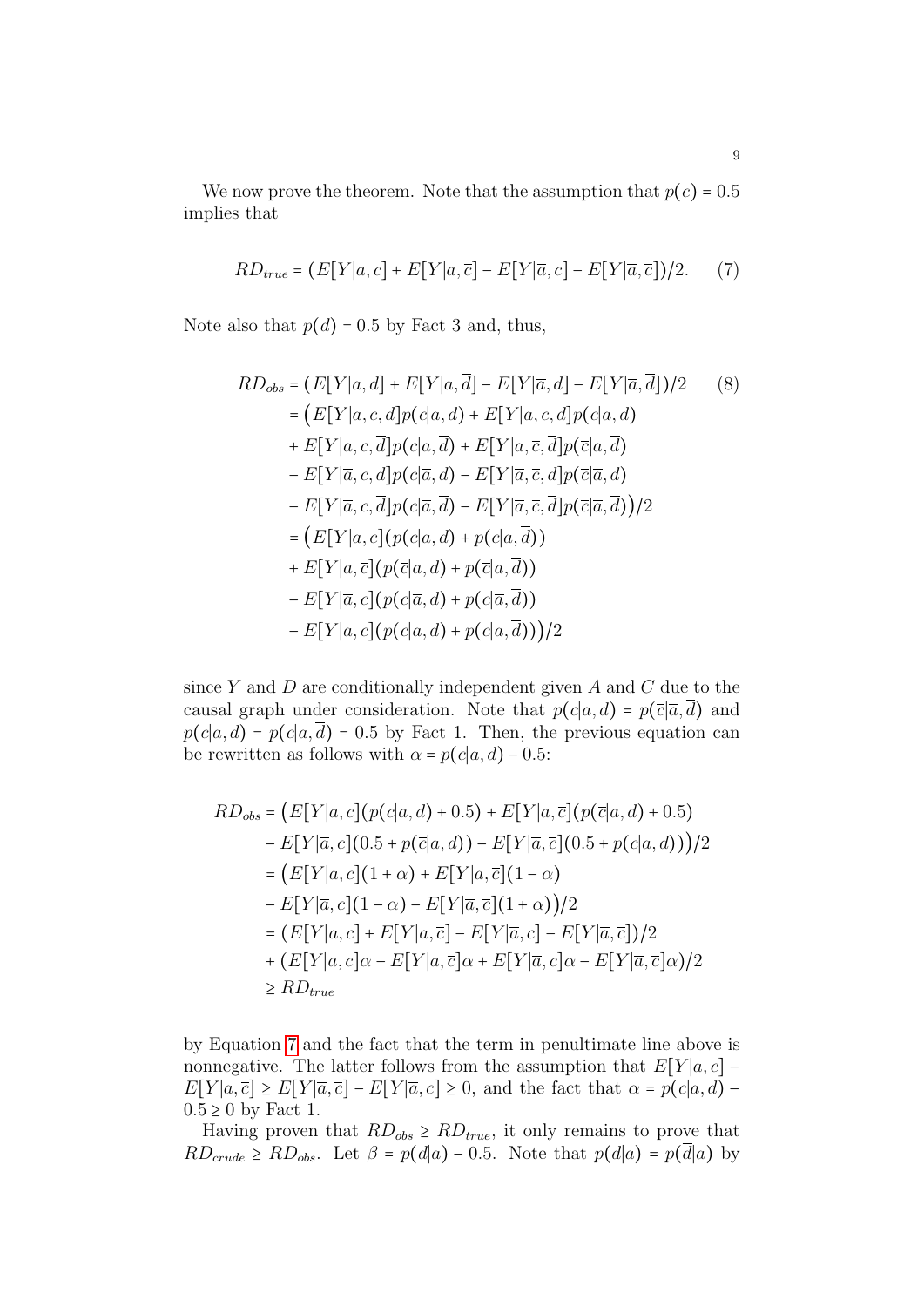Fact 3. Then,

$$
RD_{crude} = E[Y|a] - E[Y|\overline{a}]
$$
  
\n
$$
= E[Y|a, d]p(d|a) + E[Y|a, \overline{d}]p(\overline{d}|a)
$$
  
\n
$$
- E[Y|\overline{a}, d]p(d|\overline{a}) - E[Y|\overline{a}, \overline{d}]p(\overline{d}|\overline{a})
$$
  
\n
$$
= E[Y|a, d](0.5 + \beta) + E[Y|a, \overline{d}](0.5 - \beta)
$$
  
\n
$$
- E[Y|\overline{a}, d](0.5 - \beta) - E[Y|\overline{a}, \overline{d}](0.5 + \beta)
$$
  
\n
$$
= E[Y|a, d]0.5 + E[Y|a, \overline{d}]0.5 - E[Y|\overline{a}, d]0.5 - E[Y|\overline{a}, \overline{d}](0.5 + E[Y|\overline{a}, \overline{d}](0.5 + E[Y|\overline{a}, \overline{d}](0.5 + E[Y|\overline{a}, \overline{d}](0.5 + E[Y|\overline{a}, \overline{d}](0.5 + E[Y|\overline{a}, \overline{d}](0.5 + E[Y|\overline{a}, \overline{d}](0.5 + E[Y|\overline{a}, \overline{d}](0.5 + E[Y|\overline{a}, \overline{d}](0.5 + E[Y|\overline{a}, \overline{d}](0.5 + E[Y|\overline{a}, \overline{d}](0.5 + E[Y|\overline{a}, \overline{d}](0.5 + E[Y|\overline{a}, \overline{d}](0.5 + E[Y|\overline{a}, \overline{d}](0.5 + E[Y|\overline{a}, \overline{d}](0.5 + E[Y|\overline{a}, \overline{d}](0.5 + E[Y|\overline{a}, \overline{d}](0.5 + E[Y|\overline{a}, \overline{d}](0.5 + E[Y|\overline{a}, \overline{d}](0.5 + E[Y|\overline{a}, \overline{d}](0.5 + E[Y|\overline{a}, \overline{d}](0.5 + E[Y|\overline{a}, \overline{d}](0.5 + E[Y|\overline{a}, \overline{d}](0.5 + E[Y|\overline{a}, \overline{d}](0.5 + E[Y|\overline{a}, \overline{d}](0.5 + E[Y|\overline{a}, \
$$

by Equation [8](#page-8-1) and the fact that the term in the penultimate line above is nonnegative. The latter follows from the fact that  $E[Y|a, d]$  –  $E[Y|a,\overline{d}] \geq E[Y|\overline{a},\overline{d}] - E[Y|\overline{a},d] \geq 0$  by Fact 2, and the fact that  $\beta = p(d|a) - 0.5 \ge 0$  by Fact 3.

Theorem 4. Consider the causal graph to the left in Figure [1.](#page-1-0) Let  $p(c) = 0.5$  and  $p(a|c) = p(\overline{a}|\overline{c}) = p(d|c) = p(d|\overline{c}) \ge 0.5$ . If  $E[Y|a, c]$  $E[Y|a,\overline{c}] \leq E[Y|\overline{a},\overline{c}] - E[Y|\overline{a},c] \leq 0$ , then  $RD_{crude} \leq RD_{obs} \leq RD_{true}$ .

*Proof.* The proof is analogous to that of the previous theorem.  $\Box$ 

Consider now replacing the assumption that  $p(a|c) = p(\overline{a}|\overline{c}) \ge 0.5$  in Theorem [3](#page-6-0) by the weaker assumption that  $p(\bar{a}|\bar{c}) \geq p(a|c) \geq 0.5$ . Then,  $RD_{crude} \geq RD_{obs}$  does not always hold. Our experiments suggest that it holds for approximately 90  $\%$  of the parameterizations.<sup>[2](#page-9-0)</sup> However,  $RD_{crude} \geq RD_{true}$  and  $RD_{obs} \geq RD_{true}$  always hold, as the following theorem proves. This result is useful when, for instance,  $0 > RD_{crude}$ or  $0 > RD_{obs}$  because, then, one can readily conclude that  $0 > RD_{obs}$ . i.e. suffering the disease A reduces the average severity of the disease  $Y$ .

Theorem 5. Consider the causal graph to the left in Figure [1.](#page-1-0) Let  $p(c) = 0.5, p(d|c) = p(d|\overline{c}) \ge 0.5 \text{ and } p(\overline{a}|\overline{c}) \ge p(a|c) \ge 0.5. \text{ If } E[Y|a, c]$  $E[Y|a,\overline{c}] \geq E[Y|\overline{a},\overline{c}] - E[Y|\overline{a},c] \geq 0$ , then  $RD_{crude} \geq RD_{true}$  and  $RD_{obs} \geq$  $RD_{true}.$ 

*Proof.* We start by proving that  $RD_{crude} \geq RD_{true}$ . Recall from the proof of Theorem [1](#page-2-4) that

$$
p(c|a) = \sigma\left(\ln \frac{p(a|c)p(c)}{p(a|\overline{c})p(\overline{c})}\right) = \sigma\left(\ln \frac{p(a|c)}{p(a|\overline{c})}\right)
$$

where the second equality follows from the assumption that  $p(c) = 0.5$ . Likewise,

$$
p(\overline{c}|\overline{a}) = \sigma\Big(\ln\frac{p(\overline{a}|\overline{c})}{p(\overline{a}|c)}\Big).
$$

<span id="page-9-0"></span> $^{2}$ Code available at https://www.dropbox.com/s/6dy2mr067ukc7zq/nonmonotonicity2.R?dl=0.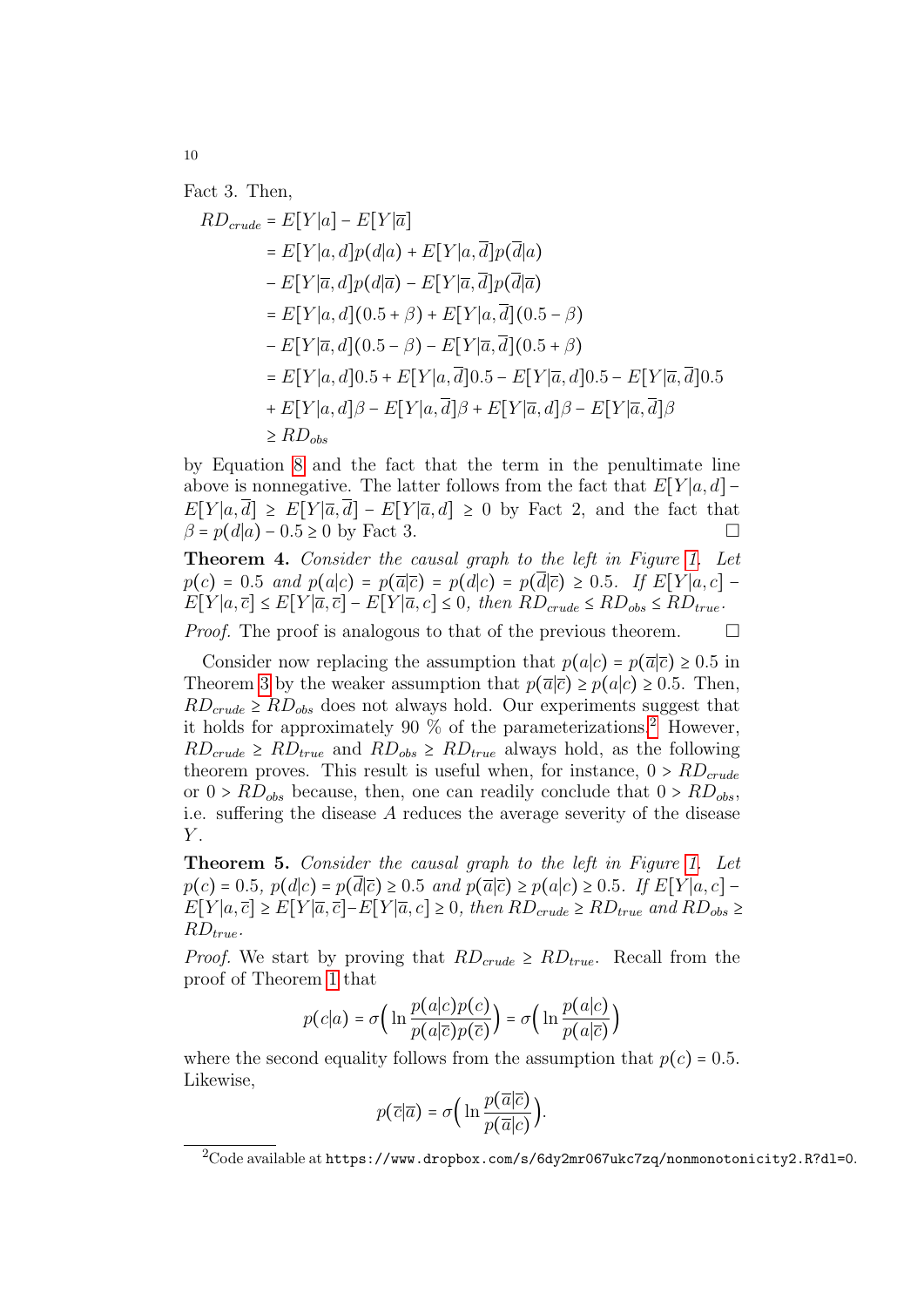Note also that  $p(c|a) \geq 0.5$  and  $p(\bar{c}|\bar{a}) \geq 0.5$  due to the assumption that  $p(\overline{a}|\overline{c}) \geq p(a|c) \geq 0.5$ . Now, consider the function  $f(x) = x(1-x)$ . By inspecting the first and second derivatives, we can conclude that  $f(x)$  has a single maximum at  $x = 0.5$ , and that it is increasing in the interval [0, 0.5] and decreasing in the interval [0.5, 1]. This implies that  $p(a|c)p(\overline{a}|c) \geq p(a|\overline{c})p(\overline{a}|\overline{c})$  due to the assumption that  $p(\overline{a}|\overline{c}) \geq p(a|c) \geq$ 0.5. Then,

<span id="page-10-0"></span>
$$
\frac{p(a|c)}{p(a|\overline{c})} \ge \frac{p(\overline{a}|\overline{c})}{p(\overline{a}|c)}\tag{9}
$$

which together with the fact that  $\sigma()$  and  $\ln()$  are increasing functions imply that  $p(c|a) \geq p(\overline{c}|\overline{a})$ .

The results in the previous paragraph allow us to write  $p(c|a) = 0.5+\alpha$ and  $p(\bar{c}|\bar{a}) = 0.5 + \beta$  with  $\alpha \ge \beta \ge 0$ . Therefore,

$$
RD_{crude} = E[Y|a] - E[Y|\overline{a}]
$$
  
\n
$$
= E[Y|a, c]p(c|a) + E[Y|a, \overline{c}]p(\overline{c}|a)
$$
  
\n
$$
- E[Y|\overline{a}, c]p(c|\overline{a}) - E[Y|\overline{a}, \overline{c}]p(\overline{c}|\overline{a})
$$
  
\n
$$
= E[Y|a, c](0.5 + \alpha) + E[Y|a, \overline{c}](0.5 - \alpha)
$$
  
\n
$$
- E[Y|\overline{a}, c](0.5 - \beta) - E[Y|\overline{a}, \overline{c}](0.5 + \beta)
$$
  
\n
$$
= RD_{true} + \alpha(E[Y|a, c] - E[Y|a, \overline{c}]) - \beta(E[Y|\overline{a}, \overline{c}] - E[Y|\overline{a}, c])
$$
  
\n
$$
\geq RD_{true}
$$

because  $\alpha \geq \beta \geq 0$  as shown above,  $E[Y|a,c] - E[Y|a,\overline{c}] \geq E[Y|\overline{a},\overline{c}]$  $E[Y|\overline{a}, c] \geq 0$  by assumption, and

<span id="page-10-1"></span>
$$
RD_{true} = E[Y|a, c]0.5 + E[Y|a, \overline{c}]0.5 - E[Y|\overline{a}, c]0.5 - E[Y|\overline{a}, \overline{c}]0.5. (10)
$$

due to the assumption that  $p(c) = 0.5$ .

We continue by proving that  $RD_{obs} \geq RD_{true}$ . First, recall again from the proof of Theorem [1](#page-2-4) that

$$
p(c|a,d) = \sigma\left(\ln \frac{p(a,d|c)p(c)}{p(a,d|\overline{c})p(\overline{c})}\right) = \sigma\left(\ln \frac{p(a|c)p(d|c)}{p(a|\overline{c})p(d|\overline{c})}\right)
$$

where the second equality follows from the assumption that  $p(c) = 0.5$ , and the fact that  $A$  and  $D$  are conditionally independent given  $C$  due to the causal graph under consideration. Likewise,

$$
p(\overline{c}|a,\overline{d}) = \sigma\left(\ln \frac{p(a|\overline{c})p(d|\overline{c})}{p(a|c)p(\overline{d}|c)}\right).
$$

Therefore,  $p(c|a, d) \ge p(\overline{c}|a, \overline{d})$  because  $\sigma$ () and ln() are increasing functions and

$$
\frac{p(d|c)}{p(d|\overline{c})} = \frac{p(d|\overline{c})}{p(\overline{d}|c)}
$$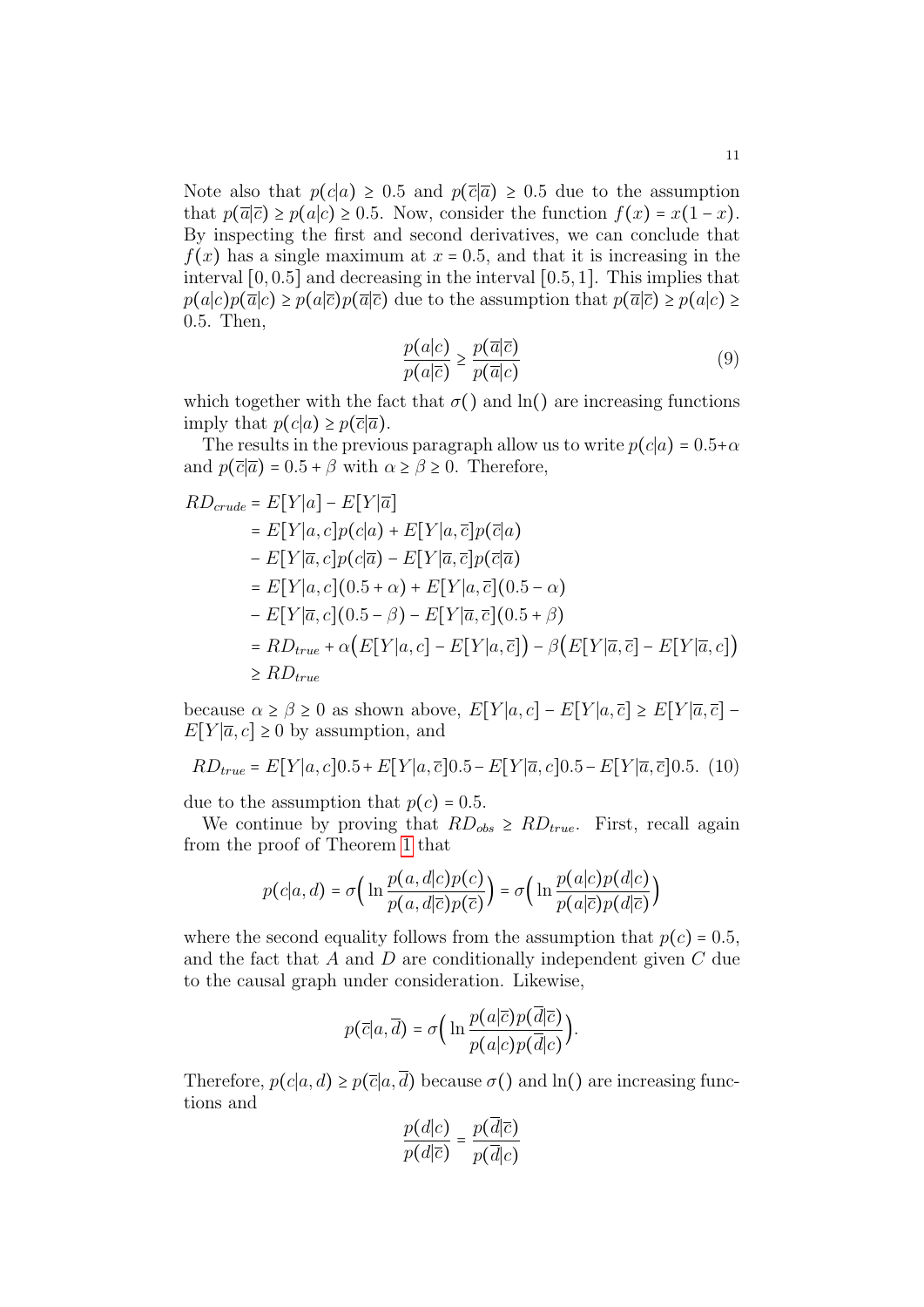by the assumption that  $p(d|c) = p(\overline{d}|\overline{c})$ , and

$$
\frac{p(a|c)}{p(a|\overline{c})} \ge \frac{p(a|\overline{c})}{p(a|c)}
$$

by the assumption that  $p(\overline{a}|\overline{c}) \geq p(a|c) \geq 0.5$ . We can analogously prove that  $p(c|a,\overline{d}) \geq p(\overline{c}|a,d)$ . Therefore,

$$
p(c|a,d)p(d) + p(c|a,\overline{d})p(\overline{d}) \ge p(\overline{c}|a,d)p(d) + p(\overline{c}|a,\overline{d})p(\overline{d})
$$

because

$$
p(d) = p(d|c)p(c) + p(d|\overline{c})p(\overline{c}) = p(d|c)p(c) + p(\overline{d}|c)p(\overline{c}) = 0.5
$$

by the assumptions that  $p(c) = 0.5$  and  $p(d|c) = p(\overline{d}|\overline{c})$ . Now, note that

$$
p(\overline{c}|a,d)p(d) + p(\overline{c}|a,\overline{d})p(\overline{d}) = 1 - (p(c|a,d)p(d) + p(c|a,\overline{d})p(\overline{d}))
$$

which implies that  $p(c|a, d)p(d) + p(c|a, d)p(\overline{d}) \ge 0.5$ . We can analogously prove that  $p(\bar{c}|\bar{a}, d)p(d) + p(\bar{c}|\bar{a}, \bar{d})p(\bar{d}) \ge 0.5$ .

Then, consider the expression

$$
p(\overline{c}|\overline{a},\overline{d}) = \sigma\Big(\ln\frac{p(\overline{a}|\overline{c})p(d|\overline{c})}{p(\overline{a}|c)p(\overline{d}|c)}\Big).
$$

Therefore,  $p(c|a, d) \geq p(\overline{c}|\overline{a}, \overline{d})$  due to the following three observations. First,

$$
\frac{p(d|c)}{p(d|\overline{c})} = \frac{p(\overline{d}|\overline{c})}{p(\overline{d}|c)}
$$

by the assumption that  $p(d|c) = p(\overline{d}|\overline{c})$ . Second,

$$
\frac{p(a|c)}{p(a|\overline{c})} \ge \frac{p(\overline{a}|\overline{c})}{p(\overline{a}|c)}
$$

as shown in Equation [9.](#page-10-0) Third,  $\sigma()$  and  $\ln()$  are increasing functions. We can analogously prove that  $p(c|a,\overline{d}) \geq p(\overline{c}|\overline{a},d)$ . Therefore,

$$
p(c|a, d)p(d) + p(c|a, \overline{d})p(\overline{d}) \ge p(\overline{c}|\overline{a}, d)p(d) + p(\overline{c}|\overline{a}, \overline{d})p(\overline{d})
$$

because  $p(d) = 0.5$  as shown above.

Finally, the results in the previous paragraphs allow us to write  $p(c|a, d)p(d) + p(c|a, d)p(\overline{d}) = 0.5 + \alpha$  and  $p(\overline{c}|\overline{a}, d)p(d) + p(\overline{c}|\overline{a}, d)p(\overline{d}) =$  $0.5 + \beta$  with  $\alpha \ge \beta \ge 0$ . Consequently,  $p(\overline{c}|a, d)p(d) + p(\overline{c}|a, d)p(\overline{d}) =$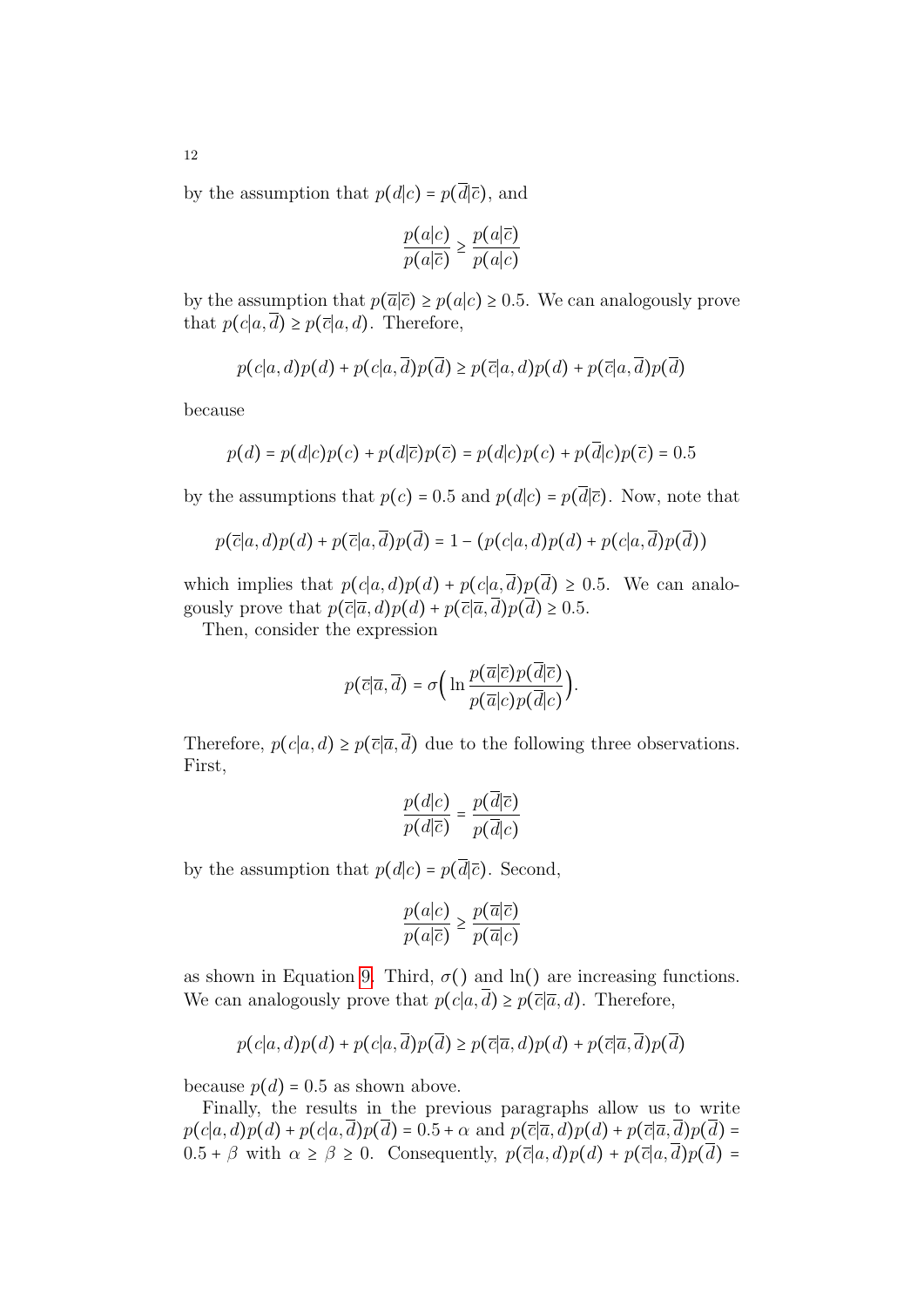$$
0.5 - \alpha, \text{ and } p(c|\overline{a}, d)p(d) + p(c|\overline{a}, d)p(d) = 0.5 - \beta. \text{ Therefore,}
$$
\n
$$
RD_{obs} = E[Y|a, d]p(d) + E[Y|a, \overline{d}]p(\overline{d}) - E[Y|\overline{a}, d]p(d) - E[Y|\overline{a}, \overline{d}]p(\overline{d})
$$
\n
$$
= (E[Y|a, c, d]p(c|a, d) + E[Y|a, \overline{c}, d]p(\overline{c}|a, d))p(d)
$$
\n
$$
+ (E[Y|a, c, \overline{d}]p(c|a, \overline{d}) + E[Y|a, \overline{c}, \overline{d}]p(\overline{c}|a, \overline{d}))p(\overline{d})
$$
\n
$$
- (E[Y|\overline{a}, c, d]p(c|\overline{a}, d) + E[Y|\overline{a}, \overline{c}, d]p(\overline{c}|\overline{a}, d))p(d)
$$
\n
$$
- (E[Y|\overline{a}, c, \overline{d}]p(c|\overline{a}, \overline{d}) + E[Y|\overline{a}, \overline{c}, \overline{d}]p(\overline{c}|\overline{a}, \overline{d}))p(\overline{d})
$$
\n
$$
= E[Y|a, c](p(c|a, d)p(d) + p(c|a, \overline{d})p(\overline{d}))
$$
\n
$$
+ E[Y|a, \overline{c}](p(\overline{c}|a, d)p(d) + p(\overline{c}|\overline{a}, \overline{d})p(\overline{d}))
$$
\n
$$
- E[Y|\overline{a}, c](p(\overline{c}|\overline{a}, d)p(d) + p(\overline{c}|\overline{a}, \overline{d})p(\overline{d}))
$$
\n
$$
= E[Y|a, c](0.5 + \alpha) + E[Y|a, \overline{c}](0.5 - \alpha)
$$
\n
$$
- E[Y|\overline{a}, c](0.5 - \beta) - E[Y|\overline{a}, \overline{c}](0.5 + \beta)
$$

where the third equality follows from the fact that  $Y$  and  $D$  are conditionally independent given A and C due to the causal graph under consideration. Then,

$$
RD_{obs} = RD_{true} + \alpha (E[Y|a, c] - E[Y|a, \overline{c}]) - \beta (E[Y|\overline{a}, \overline{c}] - E[Y|\overline{a}, c])
$$
  
\n
$$
\geq RD_{true}
$$

by Equation [10,](#page-10-1) the above shown fact that  $\alpha \geq \beta \geq 0$ , and the assumption that  $E[Y|a, c] - E[Y|a, \overline{c}] \ge E[Y|\overline{a}, \overline{c}] - E[Y|\overline{a}, c] \ge 0.$ 

One can analogously prove the following result.

Theorem 6. Consider the causal graph to the left in Figure [1.](#page-1-0) Let  $p(c) = 0.5, p(d|c) = p(\overline{d}|\overline{c}) \ge 0.5 \text{ and } p(\overline{a}|\overline{c}) \ge p(a|c) \ge 0.5. \text{ If } E[Y|a, c]$  $E[Y|a,\overline{c}] \leq E[Y|\overline{a},\overline{c}] - E[Y|\overline{a},c] \leq 0$ , then  $RD_{crude} \leq RD_{true}$  and  $RD_{obs} \leq$  $RD_{true}.$ 

#### 3. On a Driver of the Confounder

<span id="page-12-0"></span>Consider the causal graph to the right in Figure [1.](#page-1-0) Note that  $D$  is now a driver rather than a proxy of  $C$ , i.e.  $D$  causes  $C$ . The graph entails the following factorization:

<span id="page-12-1"></span>
$$
p(A, C, D, Y) = p(D)p(C|D)p(A|C)p(Y|A, C).
$$
 (11)

We show next that our previous results also apply to the new causal graph under consideration.

<span id="page-12-2"></span>Theorem 7. Consider the causal graph to the right in Figure [1.](#page-1-0) If  $E[Y|A, D]$  is monotone in D, then  $E[Y|A, C]$  is monotone in C.

*Proof.* The proof of Theorem [1](#page-2-4) also applies when D is a driver of C.  $\Box$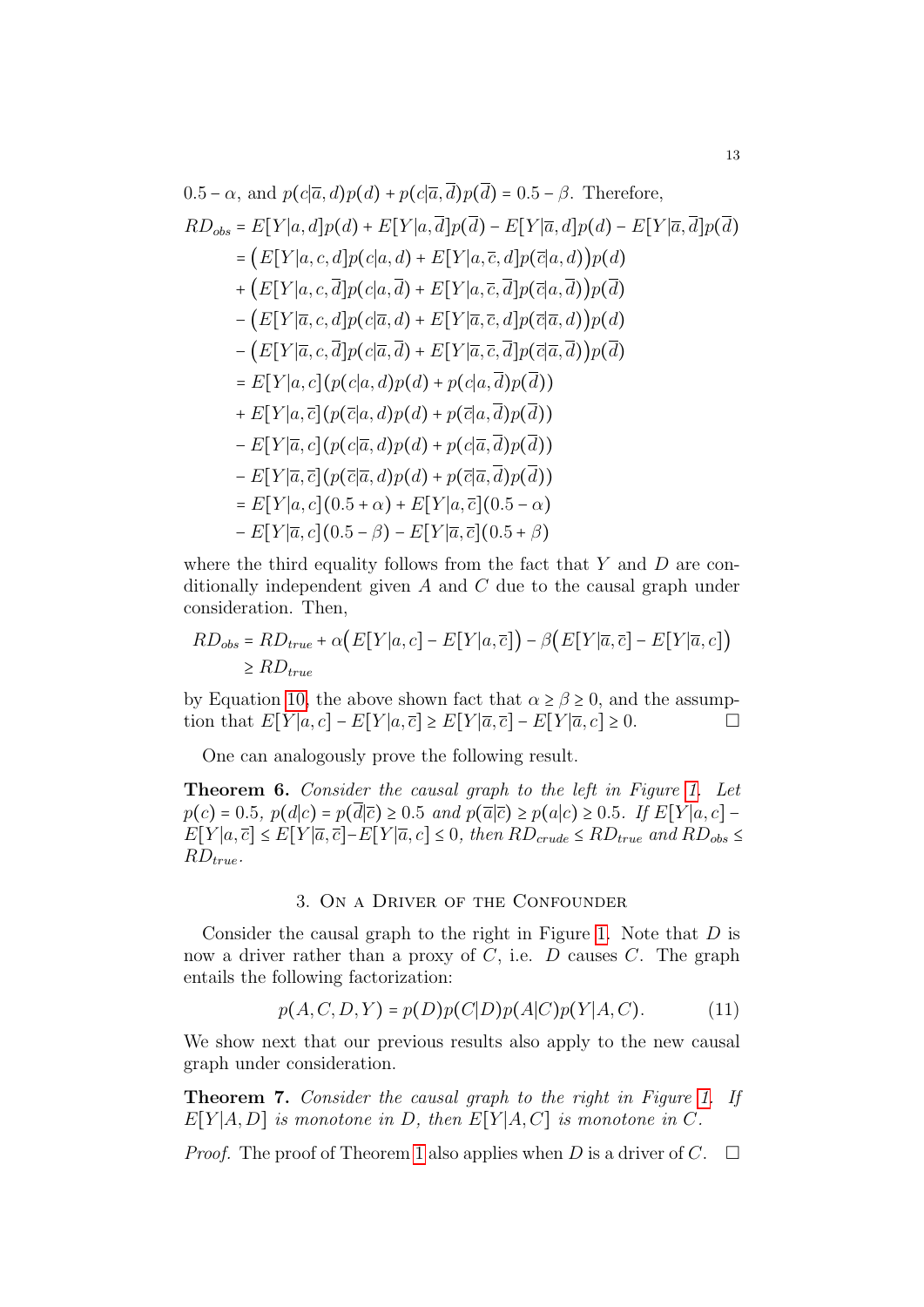<span id="page-13-1"></span>Corollary 8. Consider the causal graph to the right in Figure [1.](#page-1-0) If  $E[Y|A, D]$  is monotone in D, then  $RD_{obs}$  lies between  $RD_{true}$  and  $RD_{crude}$ .

Proof. Note that every probability distribution that is representable by the causal graph to the right in Figure [1](#page-1-0) can be represented by the causal graph to the left in Figure [1:](#page-1-0) Simply, let  $p_L(A|C) = p_R(A|C)$ and  $p_L(Y|A, C) = p_R(Y|A, C)$  where the subscript L or R indicates whether we refer to Equation [1](#page-1-2) or [11,](#page-12-1) respectively. Moreover, let

$$
p_L(C) = p_R(C) = p_R(C|d)p_R(d) + p_R(C|d)p_R(d)
$$

and

$$
p_L(D|C) = p_R(D|C) = \frac{p_R(C|D)p_R(D)}{p_R(C|d)p_R(d) + p_R(C|\overline{d})p_R(\overline{d})}.
$$

Therefore,  $RD_{crude}$ ,  $RD_{obs}$  and  $RD_{true}$  are the same whether they are computed from the graph to the right or to the left in Figure [1.](#page-1-0) Likewise, if  $E[Y|A, D]$  is monotone in D for the graph to the right in Figure [1,](#page-1-0) then it is also monotone in  $D$  for the graph to the left, which implies that  $RD_{obs}$  lies between  $RD_{true}$  and  $RD_{crude}$  by Corollary [2.](#page-4-3)

[VanderWeele et al.](#page-18-3) [\(2008,](#page-18-3) Result 1) prove that (i) if  $E[Y|A,C]$ and  $E[A|C]$  are both nondecreasing or both nonincreasing in C, then  $RD_{obs} \geq RD_{true}$ , and (ii) if  $E[Y|A, C]$  and  $E[A|C]$  are one nondecreasing and the other nonincreasing in C, then  $RD_{obs} \leq RD_{true}$ . The antecedents of these rules cannot be verified empirically, because C is unobserved. Therefore, one must rely on substantive knowledge to apply the rules. Luckily, the rules also hold for  $D$  and, thus, the antecedents can be verified empirically. The following theorem proves it.

<span id="page-13-0"></span>Theorem 9. Consider the causal graph to the right in Figure [1.](#page-1-0) If  $E[Y|A, D]$  and  $E[A|D]$  are both nondecreasing or both nonincreasing in D, then  $E[Y|A, C]$  and  $E[A|C]$  are both nondecreasing or both nonincreasing in C. If  $E[Y|A, D]$  and  $E[A|D]$  are one nondecreasing and the other nonincreasing in D, then  $E[Y|A, C]$  and  $E[A|C]$  are one nondecreasing and the other nonincreasing in C.

*Proof.* We prove the result when  $E[Y|A, D]$  and  $E[A|D]$  are both nondecreasing in D. The proofs for the rest of the cases are similar. Then, we have that (i)  $E[Y|a, d] \ge E[Y|a, d]$ , and (ii)  $E[Y|d] \ge E[Y|d]$ . Assume to the contrary that (iii)  $E[Y|a, c] \leq E[Y|a, \overline{c}]$ , and (iv)  $E[Y|c] \geq$  $E[Y|\bar{c}]$ . As shown in the proof of Theorem [1,](#page-2-4) (i) and (iii) imply that  $p(c|a, d) \leq p(c|a, d)$ , which implies that

$$
\frac{p(d|c)}{p(d|\overline{c})} \le \frac{p(d|c)}{p(\overline{d}|\overline{c})}.
$$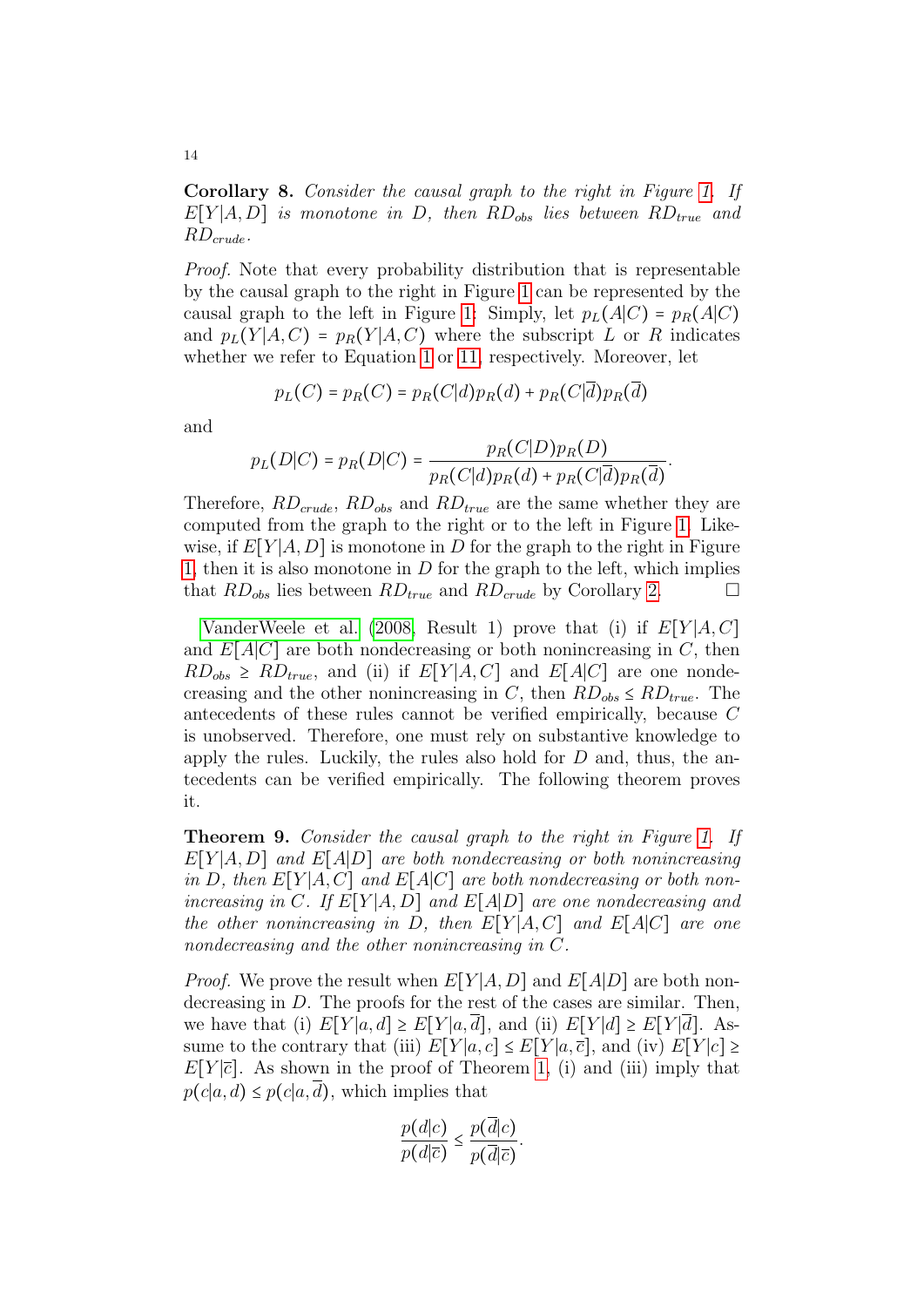Likewise, (ii) and (iv) imply that  $p(c|d) \geq p(c|\overline{d})$ , which implies that

$$
\frac{p(d|c)}{p(d|\overline{c})} \ge \frac{p(d|c)}{p(\overline{d}|\overline{c})}.
$$

As shown in the proof of Theorem [1,](#page-2-4) this contradicts the fact that C and  $D$  are dependent. Therefore, either the assumption (iii) or (iv) or both are false. In the latter case, we get a similar contradiction. So, either the assumption (iii) or (iv) is false. We reach a similar contradiction if replace a with  $\bar{a}$  in the assumptions (i) and (iii). This together with the fact that  $E[Y|A, C]$  and  $E[A|C]$  are both monotone in C by Theorem [1](#page-2-4) prove the result.

<span id="page-14-0"></span>Corollary 10. Consider the causal graph to the right in Figure [1.](#page-1-0) If  $E[Y|A, D]$  and  $E[A|D]$  are both nondecreasing or both nonincreasing in D, then  $RD_{obs} \geq RD_{true}$ . If  $E[Y|A, D]$  and  $E[A|D]$  are one nondecreasing and the other nonincreasing in D, then  $RD_{obs} \leq RD_{true}$ .

Proof. The result follows directly from Theorem [9](#page-13-0) and [VanderWeele](#page-18-3) [et al.](#page-18-3)  $(2008, Result 1)$  $(2008, Result 1)$ .

For completeness, we show below that the converse of Theorem [9](#page-13-0) also holds.

Theorem 11. Consider the causal graph to the right in Figure [1.](#page-1-0) If  $E[Y|A, C]$  and  $E[A|C]$  are both nondecreasing or both nonincreasing in C, then  $E[Y|A, D]$  and  $E[A|D]$  are both nondecreasing or both nonincreasing in D. If  $E[Y|A, C]$  and  $E[A|C]$  are one nondecreasing and the other nonincreasing in C, then  $E[Y|A, D]$  and  $E[A|D]$  are one nondecreasing and the other nonincreasing in D.

Proof. As shown in the proof of Corollary [8,](#page-13-1) every probability distribution that is representable by the causal graph to the right in Figure [1](#page-1-0) can be represented by the causal graph to the left in Figure [1.](#page-1-0) Therefore, if  $E[Y|A,C]$  and  $E[A|C]$  are monotone in C for the right graph, then they are so for the left graph as well. Then,  $E[Y|A, D]$ and  $E[A|D]$  are monotone in D for the left graph [\(Ogburn and Van](#page-18-0)[derWeele, 2012,](#page-18-0) Lemma 1) and, thus, they are so for the right graph as well. The result follows now from the contrapositive formulation of Theorem [9.](#page-13-0)  $\Box$ 

Given a sufficiently large sample from  $p(A, D, Y)$ , we may conclude from it that  $E[Y|A, D]$  is monotone in D, which implies that  $RD_{obs}$ lies between  $RD_{true}$  and  $RD_{crude}$  by Corollary [8.](#page-13-1) We can also estimate  $RD_{obs}$  and  $RD_{crude}$  from the sample, which implies that (i) if  $RD_{crude} \leq RD_{obs}$  then  $RD_{obs} \leq RD_{true}$ , and (ii) if  $RD_{crude} \geq RD_{obs}$  then  $RD_{obs} \geq RD_{true}$ . Consequently, Corollary [10](#page-14-0) is superfluous when data over  $(A, D, Y)$  are available. The following example illustrates that the corollary may be useful when no such data are available.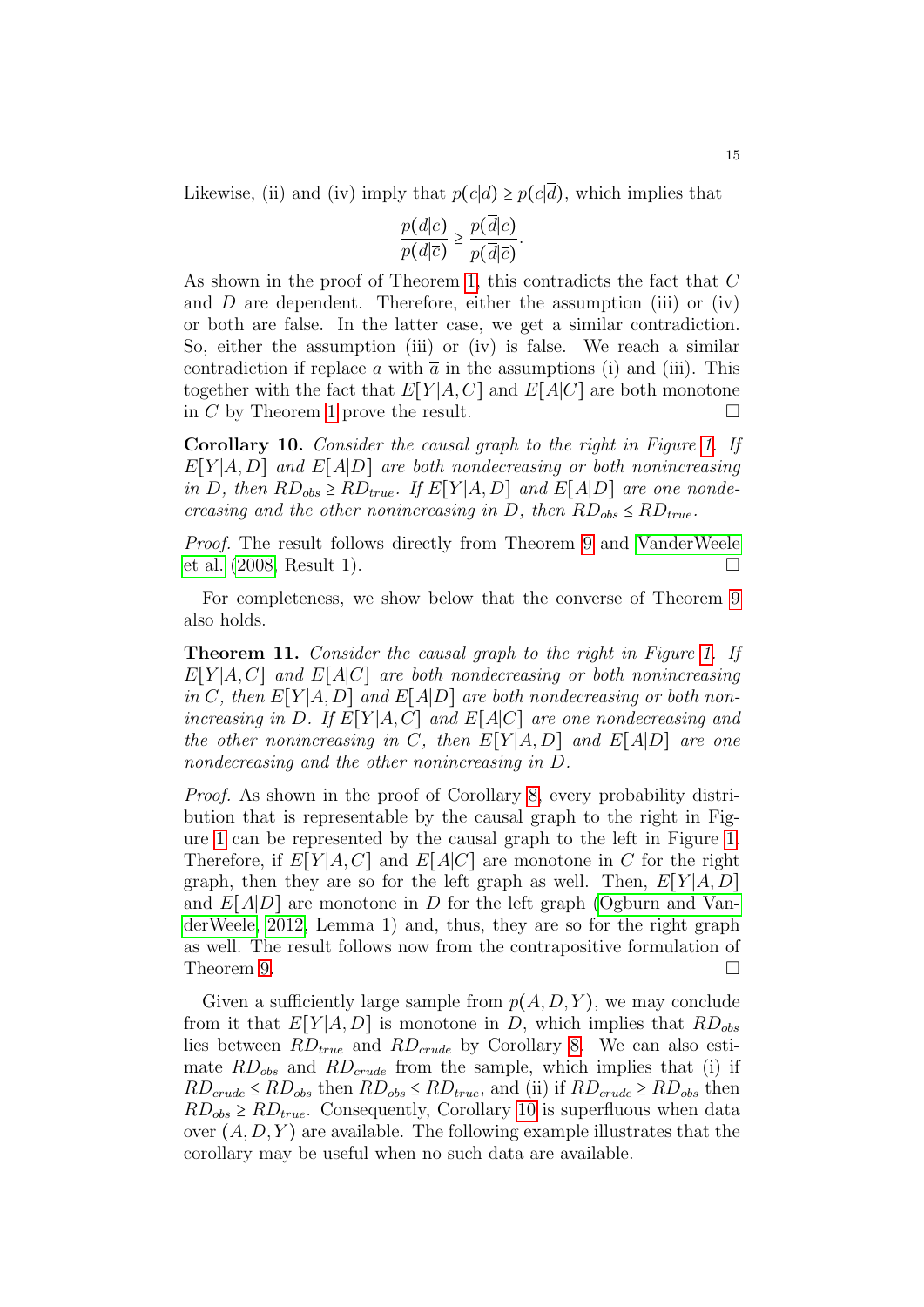Example 12. Let A and Y represent a treatment and a disease, respectively. Let D and C represent pre-treatment covariates such as socio-economic and health status, respectively. Say that we have a sample from  $p_1(A, D, Y)$  and a sample from  $p_2(A, D, Y)$ , i.e. we have two samples from two different populations. We are interested in drawing conclusions about  $RD_{true}$  for a third population, from which we have no data. We make the following assumptions:

- $p_1(D) \neq p_3(D) \neq p_2(D)$  because the socio-economic profile of the third population differs from the other populations' profiles.
- $p_1(C|D) = p_2(C|D) = p_3(C|D)$  because this distribution represents psychological and physiological processes shared by the three populations.
- $p_1(Y|A, C) = p_3(Y|A, C) \neq p_2(Y|A, C)$  because these distributions represent psychological and physiological processes shared by the first and third populations but not by the second. Then,  $E_3[Y|A, D] = E_1[Y|A, D]$  which can be estimated from the sample from  $p_1(A, D, Y)$ .
- $p_1(A|C) \neq p_2(A|C) = p_3(A|C)$  because the second and third populations share the same treatment policy but the first does not. Then,  $E_3[A|D] = E_2[A|D]$  which can be estimated from the sample from  $p_2(A, D, Y)$ .

Then, we cannot estimate  $RD_{crude}$  for the third population and, thus, we cannot use Corollary [8](#page-13-1) as we did before to bound  $RD_{true}$ . Corollary [10](#page-14-0) may, on the other hand, be useful in drawing conclusions. For instance, assume that  $E_3[Y|A, D]$  and  $E_3[A|D]$  are both nondecreasing or both nonincreasing in D. Then,  $RD_{obs} \geq RD_{true}$  by the corollary. If we are interested in testing whether  $k \geq R D_{true}$  for a given constant k, then it may be worth assuming the cost of collecting data from the third population in order to compute  $RD_{obs}$ , in the hope that  $k \geq RD_{obs}$ which confirms the hypothesis. If we are interested in testing whether  $RD_{true} \geq k$ , then we may also be willing to assume the cost, in the hope that  $k \geq R D_{obs}$  which allows us to reject the hypothesis. In the latter case, we may instead decide to not assume the cost because we can never confirm the hypothesis. Such a seemingly negative result may save us time and money. Similar conclusions can be drawn when  $E[Y|A, D]$ and  $E[A|D]$  are one nondecreasing and the other nonincreasing in D. On the other hand, no such conclusions can be drawn from Corollary [8](#page-13-1) before collecting data.

3.1. Bounds. Causal effects are typically defined in terms of distributions of counterfactuals. For instance, the causal effect on Y of an intervention setting  $A = a$  is defined as  $E[Y_a]$ . It can be rewritten as follows [\(Pearl, 2009,](#page-18-2) Theorem 3.3.2):

$$
E[Y_a] = E[Y|a, c]p(c) + E[Y|a, \overline{c}]p(\overline{c}).
$$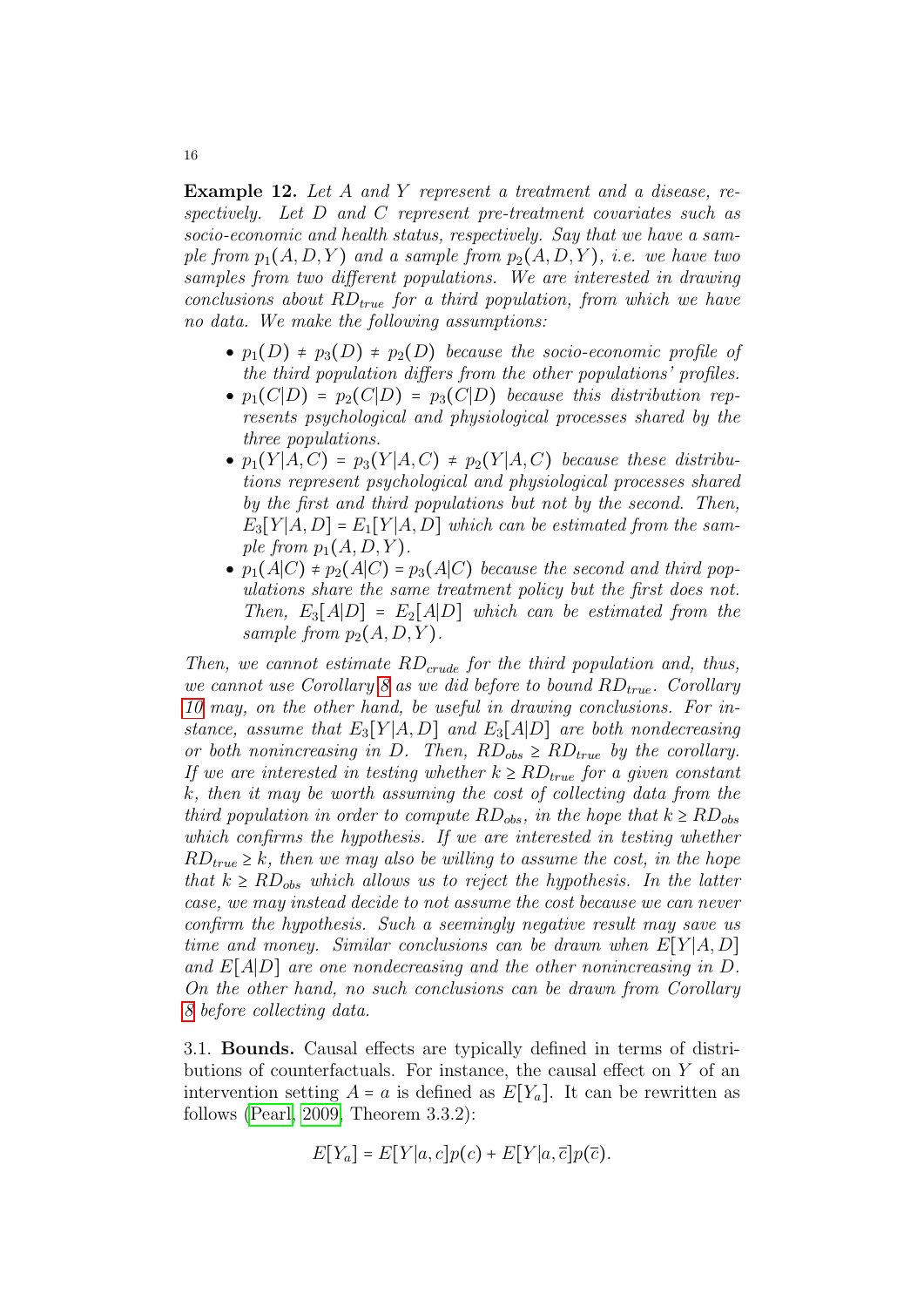Since C is unobserved, this effect cannot be computed. It can be approximated by the following quantity:

$$
S_a = E[Y|a,d]p(d) + E[Y|a,\overline{d}]p(\overline{d}).
$$

It can also be approximated by  $S_a = E[Y|a]$ . Likewise for the causal effect on Y of an intervention setting  $A = \overline{a}$ . The following discussion applies to both approximations.

[VanderWeele et al.](#page-18-3) [\(2008,](#page-18-3) Result 1) prove that (i) if  $E[Y|A,C]$ and  $E[A|C]$  are both nondecreasing or both nonincreasing in C, then  $S_a \geq E[Y_a]$  and  $S_{\overline{a}} \leq E[Y_{\overline{a}}]$ , and (ii) if  $E[Y|A, C]$  and  $E[A|C]$  are one nondecreasing and the other nonincreasing in C, then  $S_a \leq E[Y_a]$ and  $S_{\overline{a}} \geq E[Y_{\overline{a}}]$ . These results also hold when  $E[Y|A, D]$  and  $E[A|D]$ are nondecreasing or nonincreasing in  $D$  by Theorem [9.](#page-13-0) The following corollary shows that the results also hold under weaker assumptions: It is not necessary that  $E[Y|A, D]$  is nondecreasing or nonincreasing in D, it suffices with  $E[Y|a, D]$  and  $E[Y|\overline{a}, D]$  being so, which is always true. Specifically, we say that  $E[Y|a, D]$  is nondecreasing in D if

$$
E[Y|a,d] \ge E[Y|a,\overline{d}]
$$

and we say that it is nonincreasing in  $D$  if

 $E[Y|a, d] \leq E[Y|a, \overline{d}].$ 

Likewise for  $E[Y|\overline{a}, D]$ .

Corollary 13. Consider the causal graph to the right in Figure [1.](#page-1-0) If  $E[Y|a, D]$  and  $E[A|D]$  are both nondecreasing or both nonincreasing in D, then  $S_a \geq E[Y_a]$ . If  $E[Y|a, D]$  and  $E[A|D]$  are one nondecreasing and the other nonincreasing in D, then  $S_a \leq E[Y_a]$ . Likewise for  $\overline{a}$ instead of a replacing  $\geq$  with  $\leq$  and vice versa.

*Proof.* We prove the result for when  $E[Y|a, D]$  and  $E[A|D]$  are both nondecreasing in D. The proof is similar for the remaining cases. If  $E[Y|\overline{a}, D]$  is not nondecreasing in D, then make it so by parameterizing  $p(Y|\overline{a}, C)$  appropriately in Equation [11,](#page-12-1) e.g. by setting  $p(Y|\overline{a}, c)$  =  $p(Y|\overline{a}, \overline{c})$  so that  $E[Y|\overline{a}, d] = E[Y|\overline{a}, \overline{d}]$ . Then, as discussed previously,  $S_a \geq E[Y_a]$  for the new distribution. Finally, note that the expressions for  $S_a$  and  $E[Y_a]$  do not involve  $p(Y|\overline{a}, C)$ . So,  $S_a$  and  $E[Y_a]$  are the same for the new and the original distributions.  $\Box$ 

Of course,  $S_a$  is always an upper or lower bound of  $E[Y_a]$ . The previous corollary allows us to determine always whether it is the one or the other, because  $E[Y|a, D]$  and  $E[A|D]$  are always nondecreasing or nonincreasing in D. Likewise for  $\bar{a}$  instead of a. On the other hand, given a random parameterization, there is only 50 % chance that  $E[Y]a, D]$  and  $E[Y|\overline{a}, D]$  are both nondecreasing or both nonincreasing in D and, thus,  $E[Y|A, D]$  is nondecreasing or nonincreasing in D and, thus, we can apply the combination of Theorem [9](#page-13-0) and the result by [VanderWeele et al.](#page-18-3) [\(2008,](#page-18-3) Result 1) as we did above.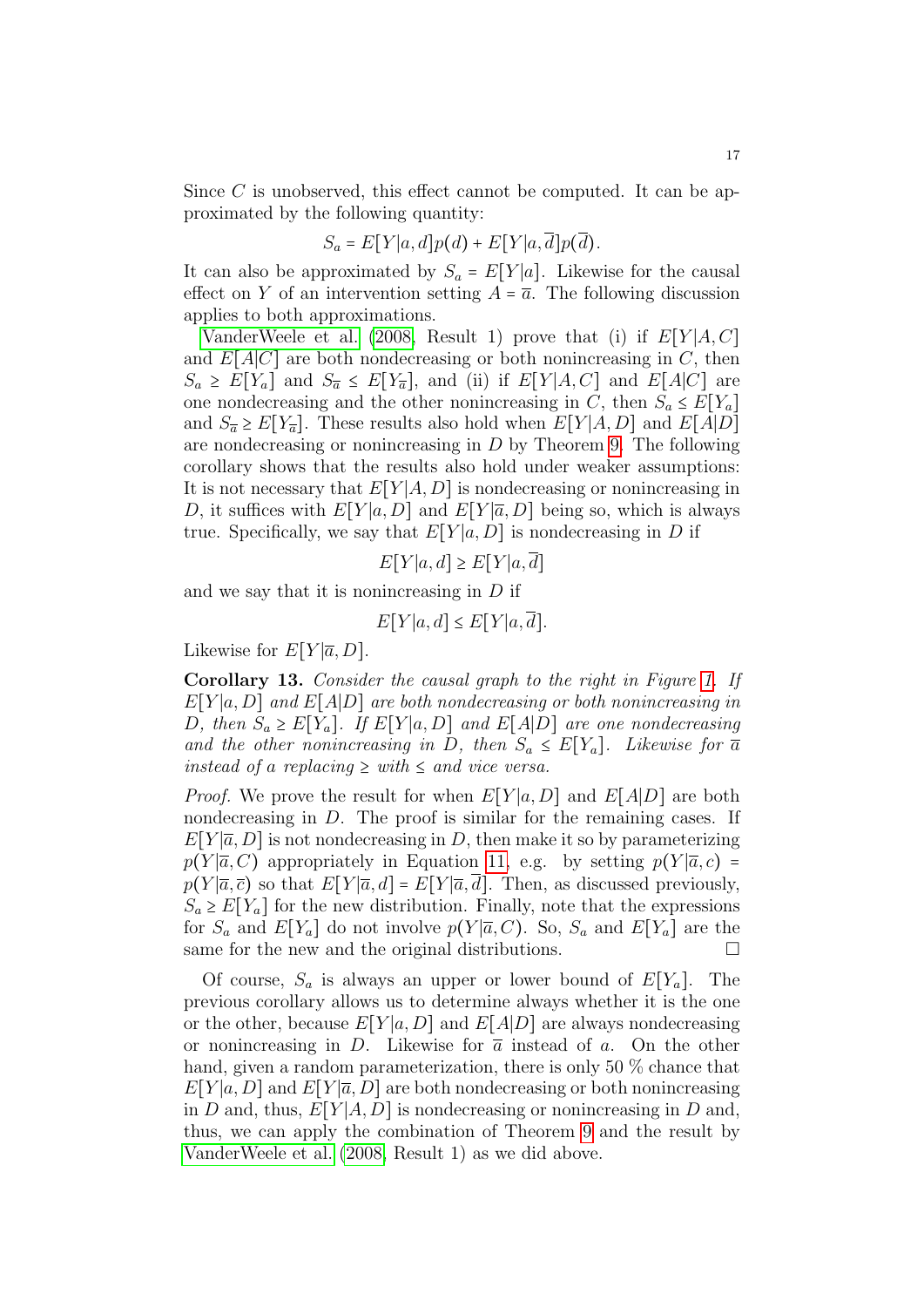3.2. **Transitivity.** Consider the causal graph  $A \rightarrow B \rightarrow C$ . Let  $E[B|A]$ and  $E[C|B]$  be nondecreasing in A and B, respectively. Unfortunately, there is no guarantee that  $E[C|A]$  is nondecreasing in A, i.e. the nondecreasing property is not transitive in general [\(VanderWeele and Robins,](#page-18-4) [2010,](#page-18-4) Example 3.2). However, transitivity does hold when A, B and C are binary random variables [\(VanderWeele and Robins, 2010,](#page-18-4) p. 119). For binary random variables, [Ogburn and VanderWeele](#page-18-0) [\(2012,](#page-18-0) Lemma 1) also implies a sort of transitivity result: If  $E[C|B]$  is monotone in B, then  $E[C|A]$  is monotone in A. Theorem [7](#page-12-2) implies then a sort of inverse transitivity result: If  $E[C|A]$  is monotone in A, then  $E[C|B]$ is monotone in B.

# 4. Discussion

<span id="page-17-2"></span>We have extended the result in Lemma 1 by [Ogburn and Vander-](#page-18-0)[Weele](#page-18-0) [\(2012\)](#page-18-0) stating that if  $E[Y|A, C]$  is monotone in C, then  $RD_{obs}$ lies between  $RD_{true}$  and  $RD_{crude}$ . We have done so by showing that the result also holds when  $E[Y|A, D]$  is monotone in D. This makes the result much more applicable in practice, as the monotonicity condition in  $D$  can be verified empirically. We have also extended along the same lines the results reported in Result 1 by [VanderWeele et al.](#page-18-3) [\(2008\)](#page-18-3).

The monotonicity condition in  $D$  is, however, sufficient but not necessary. In fact, we have shown through experiments that 94 % of the random parameterizations of the causal graph studied resulted in  $RD_{obs}$  being inside the range of  $RD_{true}$  and  $RD_{crude}$ . However, the monotonocity condition did not hold for approximately half of them. To shed some light on this question, we have characterized a nonmonotonic case (albeit empirically untestable) where  $RD_{obs}$  still lies between  $RD_{true}$  and  $RD_{crude}$ . In future work, we plan to investigate how to relax the monotonicity condition while keeping it sufficient and empirically testable.

### **ACKNOWLEDGMENTS**

We thank the Associate Editor and Reviewers for their comments, which helped us to improve our work. This work was funded by the Swedish Research Council (ref. 2019-00245).

### **REFERENCES**

- <span id="page-17-3"></span>C. M. Bishop. Pattern Recognition and Machine Learning. Springer, 2006.
- <span id="page-17-0"></span>S. Greenland. The Effect of Misclassification in the Presence of Covariates. American Journal of Epidemiology, 112(4):564–569, 1980.
- <span id="page-17-1"></span>W. Miao, Z. Geng, and E. J. Tchetgen Tchetgen. Identifying Causal Effects with Proxy Variables of an Unmeasured Confounder. Biometrika, 105(4):987–993, 2018.